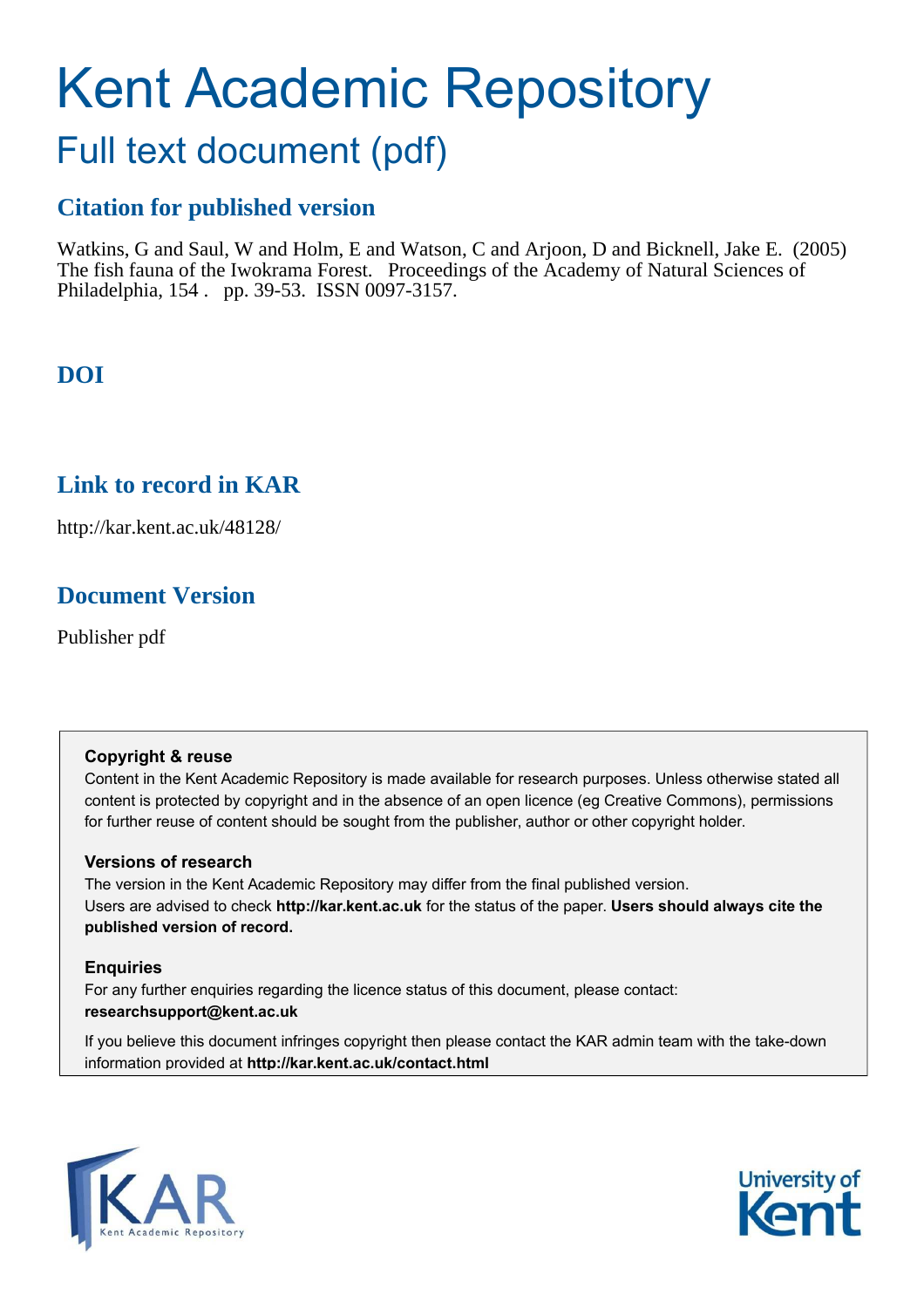#### **The fish fauna of the Iwokrama Forest**

#### GRAHAM WATKINS

*Iwokrama International Centre, 77 High Street, Kingston, Georgetown, PO Box 10630, Guyana—*gwatkins@iwokrama.org

#### WILLIAM SAUL

*Department of Ichthyology, Academy of Natural Sciences, 1900 Benjamin Franklin Parkway, Philadelphia PA 19103-1195, U.S.A.*

#### ERLING HOLM *Royal Ontario Museum, 100 Queen's Park, Toronto, Ontario, Canada, M5S 2C6—*erlingh@rom.on.ca

CYNTHIA WATSON *University of Missouri, St. Louis MO 63121-4400, U.S.A.*

DEOKIE ARJOON *Centre for the Study of Biological Diversity, Georgetown, Guyana*

JAKE BICKNELL *Bina Hill Institute, Annai District, Region 9, Guyana—*jbicknell@iwokrama.org

ABSTRACT—Fishes were collected from the rivers in and around the Iwokrama Forest during January–February and November–December 1997. Four hundred species of fish were recorded from forty families in ten orders. Many of these fishes are newly recorded from Guyana and several are thought to be endemic. The number of species recorded for the area is surprising given the low level of effort and suggests that this area may be particularly important from a fish diversity perspective. This paper focuses on species of particular interest from a management perspective including those considered economically important, rare or endangered. The paper is also the basis for developing fisheries management systems in the Iwokrama Forest and Rupununi Wetlands.

#### **INTRODUCTION**

Fish are key components of Amazonian rain forest ecosystems (Barthem and Goulding 1997; Goulding 1983; Goulding et al. 1995; Lowe-McConnell 1995; Lundberg 2001). They are linked to forests through nutrient flows into wetlands and by migrations of fish through inundated forest ecosystems. In addition, fish are often critical traditional food sources that define human-forest relationships (Robinson & Redford 1991). Fish communities respond to changes in the physical and chemical characteristics of wetlands; in this context, human impacts through timber harvesting, road building, and mining can transform fish communities. Padoch et al. (1999) describe the effects of ''boom and bust'' natural resource economic cycles on varzéa (flooded forests) and express the need for forest management to include sustainable fishing, habitat conservation and management of long range fish migrations.

The aquatic systems within and around the Iwokrama Forest are key components of the Iwokrama

Forest ecosystem. Local people have been long aware of the linkages between seasonal flooding and the feeding and spawning cycles of fishes in the Iwokrama Forest and Rupununi Wetlands (Forte et al. 1999). In addition, fishes are important resources for the indigenous communities of the North Rupununi (Forte, Janki et al. 1999) and several fishes (*Arapaima gigas*, *Cichla ocellaris*, and pimelodid catfishes) are sold commercially. These wetlands and their fish fauna are integral to deriving economic and social benefits from the Iwokrama Forest. Unfortunately, there have been few studies of the wetland resources in the Iwokrama Forest, or in Guyana as a whole (see Eigenmann 1912, Hardman et al. 2002; Lowe-McConnell 1964, 1967, 1969).

The Iwokrama Forest is drained by the Essequibo River and two smaller rivers, the Burro-Burro and Siparuni, that are briefly confluent before joining the Essequibo. It is bordered to the east by the Essequibo River and to the north and west by the Siparuni River. The Burro-Burro River runs through the central part of the Iwokrama Forest (Fig. 1).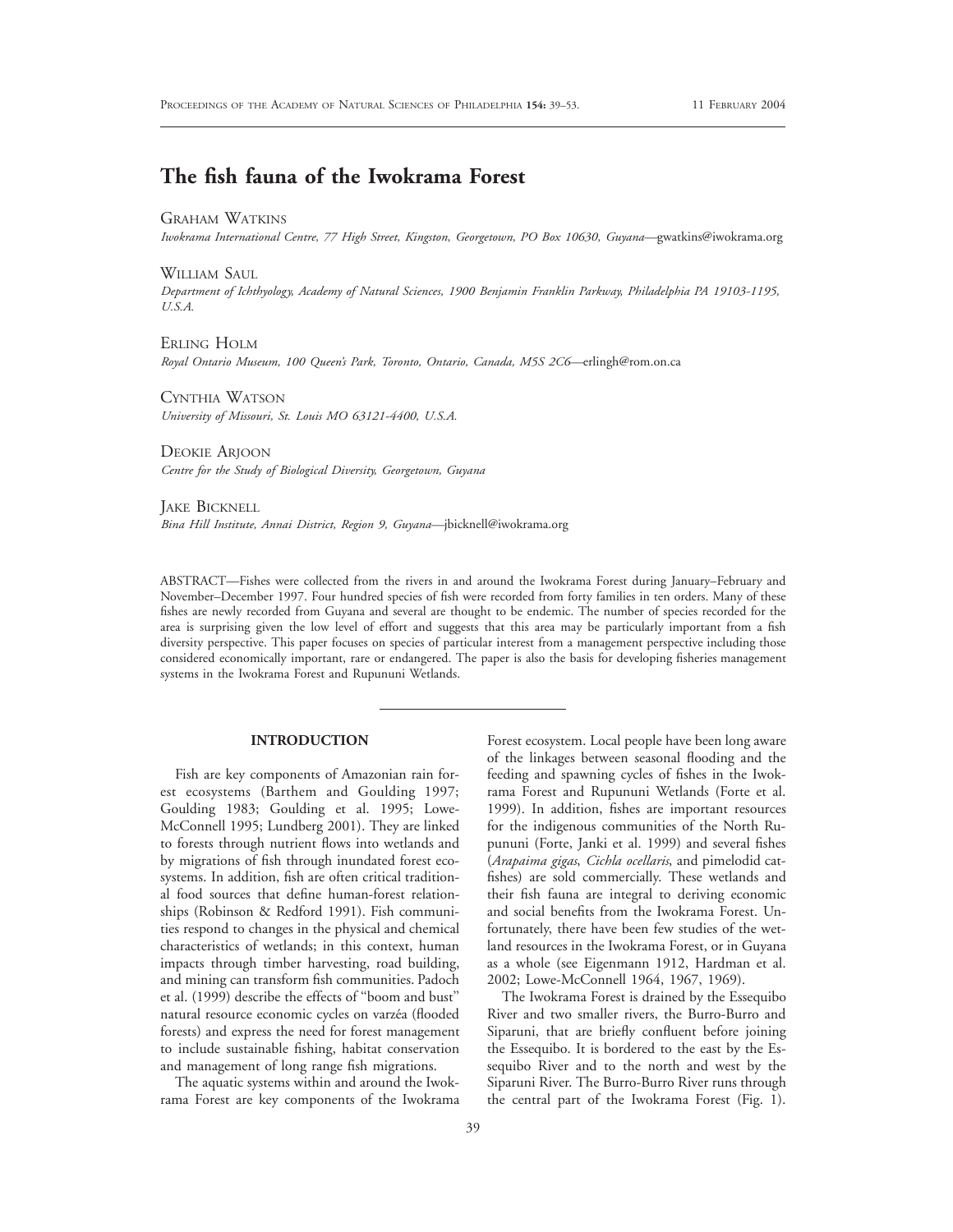

Fig. 1. The river systems in and around the Iwokrama Forest (coordinates in UTM).

Approximately, 1500 km<sup>2</sup> of the Iwokrama Forest drain directly to the Essequibo River, 1500 km<sup>2</sup> to the Burro-Burro and 900 km<sup>2</sup> to the Siparuni River (Hawkes & Wall 1993).

In the vicinity of the Iwokrama Forest the Essequibo River has main channels 250–500 metres wide and is at most approximately 1 km wide. It is characterized north of Kurupukari Falls by extensive sand bars that are visible during low water. In several places throughout the Iwokrama Forest, it is crossed by volcanic dykes that form rapids. The Essequibo has a probable maximum depth of 40 m (Hawkes & Wall 1993), and its banks are not high except where scouring has occurred (Hawkes & Wall 1993). The Essequibo drainage is seasonally linked to the Amazon drainage when the flooded savannas form a continuous expanse of water between the tributaries of the Rio Branco and the Rupununi River. The Burro-Burro and Siparuni Rivers are much smaller rivers with maximal widths of 100 m and 150 m respectively. As in the Essequibo, rapids are formed where the rivers cross over volcanic dykes. Both the Burro-Burro and Siparuni rivers are steep-sided, deep rivers with few sandbars, and little exposed shoreline. The Essequibo River has far more sand and silt substrates than do either the Siparuni or Burro-Burro. The Burro-Burro River floods extensively into the forest during the rainy season.

Amazonian and other South American river systems are often categorized as white, black, or clear waters. Similarly, Carter (1934) describes the rivers of Guyana as either black water or white water. Black waters are acidic, with high carbon dioxide and low oxygen content. White waters are turbid, with low carbon dioxide, high silica, and low acidity. The rivers near the Iwokrama Forest do not neatly fall into these categories. The Essequibo has high sediment loads and can be considered a white water river along its borders with the Iwokrama Forest. This is partly due to the fact that the white water Rupununi River drains into the Essequibo just south of the Iwokrama Forest. Secchi disc visibility ranges from approximately 0.2–1.0 m in the main channels. Despite this, water colour and turbidity change seasonally and spatially, with the result that the river sometimes appears much like what is considered to be black water. For example, south of the confluence between the Rupununi and Essequibo rivers, the upper Essequibo is considerably darker than the lower Essequibo. Changes in the relative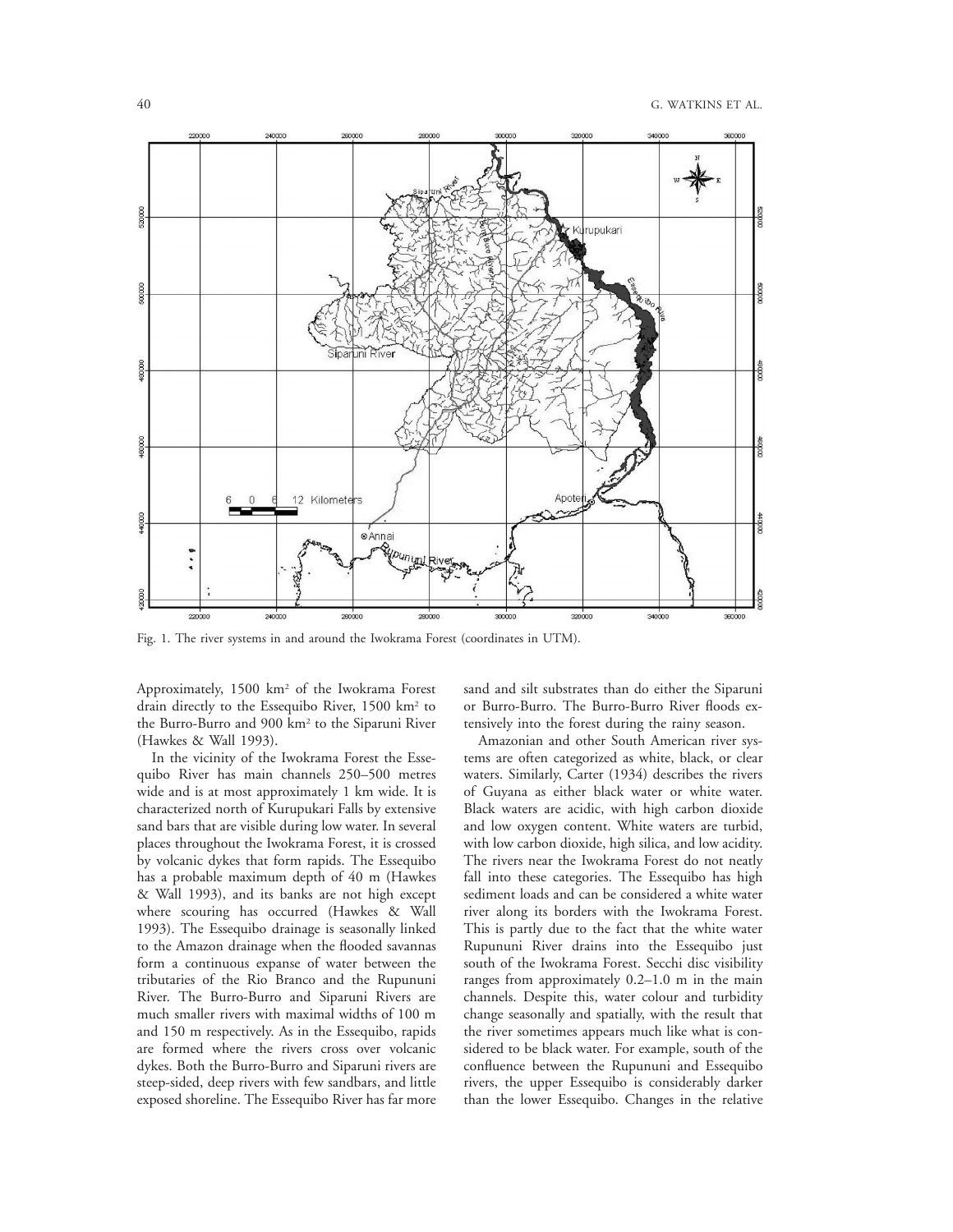contributions from the different tributaries can substantially alter the waters of the Essequibo near the Iwokrama Forest. The Burro-Burro and Siparuni are predominantly black water rivers, with the Siparuni being slightly darker; however the transparency of these rivers is highly variable. All of the main rivers are fed by small third order creeks which are more readily defined either as black, white, or clear waters.

Mean annual rainfall at Kurupukari is approximately 3000 mm per year (Hawkes & Wall 1993). Annai and Apoteri have recorded mean annual rainfall of 1600 mm and 1900 mm respectively (Hawkes & Wall 1993). The Iwokrama Forest therefore has a rainfall gradient that decreases from north to south. Rains peak at both Kurupukari and Annai from May to September. However, in Annai there is generally only one rainy season—Kurupukari is affected by coastal weather patterns with a second shorter rainy season from December to January.

Essequibo River levels respond to seasonal patterns of rainfall over the whole Essequibo drainage of 50,000 km<sup>2</sup> . The Burro-Burro and Siparuni however, have more immediate responses to local rainfall and extreme rises are restricted to the lower reaches of these rivers. River levels in the Siparuni and Burro-Burro are almost certainly affected by both rainfall in their catchments and changes in the levels of the Essequibo River. Waters in the Essequibo generally rise from April, and recede from August to October. In total, an average water-level change of six-metres occurs on an annual basis. These changes undoubtedly effect the migration, spawning, and feeding behaviour of fish communities in the Essequibo and possibly even in the systems of the Rupununi (Lowe-McConnell 1995) and Amazon (Barthem & Goulding 1997).

#### **METHODS**

Fishes were collected during two expeditions to the rivers in and around the Iwokrama Forest during January–February and November–December of 1997. During January–February, the Essequibo and Burro-Burro drainages were surveyed; in November–December the Essequibo, Burro-Burro, and Siparuni drainages were surveyed. In addition, data from earlier collections by the Royal Ontario Museum were used to develop a species list for the area.

Several survey methods were used (see Plate 1) and mostly included stationary and moving gill nets, seines, dip and hoop nets, hook and line, and chemo-fishing (Noxfish Fish Toxicant Liquid Emulsion—Rotenone). Hook and line were used extensively to record larger species. Rotenone was used for smaller species in the steep sided, deep sections

of the Burro-Burro and Siparuni Rivers where seines proved ineffective.

Due to time constraints and difficulty of access, only 41 sites were surveyed in the Burro-Burro and Siparuni drainages, while 84 were surveyed in the Essequibo. Sampling was restricted to the lower order rivers and creeks.

Specimens from collections were deposited at the Centre for the Study of Biological Diversity, University of Guyana, and the Academy of Natural Sciences, Philadelphia. Specimens collected in 1990 by personnel of the Royal Ontario Museum and Youth Challenge International were deposited at the Royal Ontario Museum. Several species were not collected because they were too large or protected in Guyana. These were *Brachyplatystoma vaillantii*, *Brachyplatystoma filamentosum*, *Zungaro zungaro*, and *Arapaima gigas*.

The Abundance-based Coverage and Incidencebased Coverage Estimators of species richness from the computer programme EstimateS.5 (Colwell 1997) were used to estimate fish species richness for the areas surveyed.

#### **RESULTS**

Four hundred species of fish were recorded (Appendix 1) from forty families in ten orders. Many of these fishes are newly recorded for Guyana and several are thought to be endemic.

Twenty percent of the sites surveyed contained over 30 species, and three sites contained over 50 species. The majority of these species-rich sites were either small creeks or sand bars in the Essequibo River.

EstimateS.5 (Colwell 1997) was used to estimate fish species richness for the areas surveyed. The Abundance-based Coverage Estimator of species richness estimates that the surveyed area contains 462 species; the Incidence-based Coverage Estimator estimates 747 species. Figure 2 represents the accumulated number of species found in collection lots (a lot is a set of specimens of the same species collected at any one field site over a specific time period), and supports estimate calculations as the number of species continues to increase throughout. The step-wise pattern of species accumulation in Figure 2 suggests the appearance of new species communities in newly sampled habitats.

#### **DISCUSSION**

#### **Why So Many Species?**

Fish species richness is unusually high in the rivers near the Iwokrama Forest. This is especially apparent when compared with other much larger Amazonian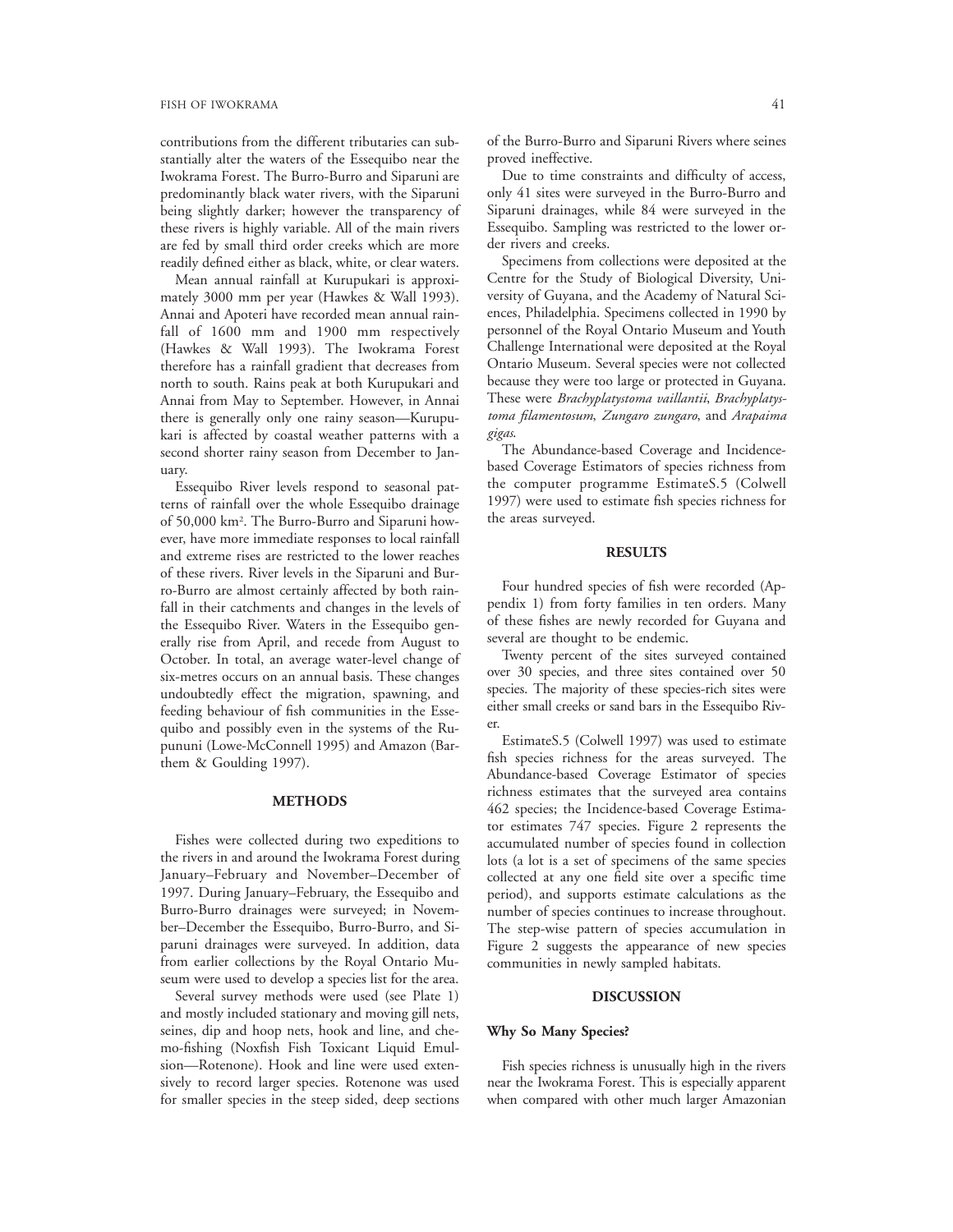

Plate 1. Iwokrama field expedition members Errol McBirney (left) and David Agro with a recently captured fish and the bow and arrow used by Errol in its capture, September 1997. Photography by Robert M. Peck.

drainages (Rio Negro: 450 species, (Goulding 1988) Madeira River: 398 species, (Revenga et al. 2000)).

Two factors potentially cause this elevated diversity. The first factor is the wide range of habitats represented within the sampling area. This was suggested by Lowe-McConnell (1964) as a major cause of the high species richness in the Rupununi savannas. In the area, the large variety of habitats (flooded forests and savannas, rivers, creeks, ponds and oxbow lakes) can support a diverse assemblage of fishes. The second factor is that the Essequibo River is situated between three major ichthyofaunal regions: the Orinoco, eastern Guiana Shield, and Amazon. Flooding during the annual high water period enables an exchange in fish species between these three systems.

#### **Distribution and Migration**

The Siparuni, Burro-Burro and Essequibo Rivers are physically and chemically distinct, though variable, and many creeks have distinct origins. Water transparency is an important predictor of fish community structure in Orinoco floodplain lakes (Rodriguez & Lewis 1997). In general, fish with sensory adaptations to low light such as Gymnotiformes and Siluriformes tend to be dominant in turbid lakes, whereas visually oriented fish such as Characiformes, Clupeiformes, and Perciformes tend to be dominant in transparent lakes. Similar patterns have been described in Amazonian systems (Lowe-McConnell 1995) and the Rupununi (Lowe-McConnell 1964). Turbid waters in the rivers near the Iwokrama Forest were dominated by catfish- 78 species of catfish were almost exclusively found in white waters as opposed to 18 species that were found most frequently in black and clear waters. Auchenipterids, pimelodids, loricariids, and doradids were regularly found in samples from white waters, while they were almost absent from black and clear waters. Seventy percent of the 63 species that were most frequently encoun-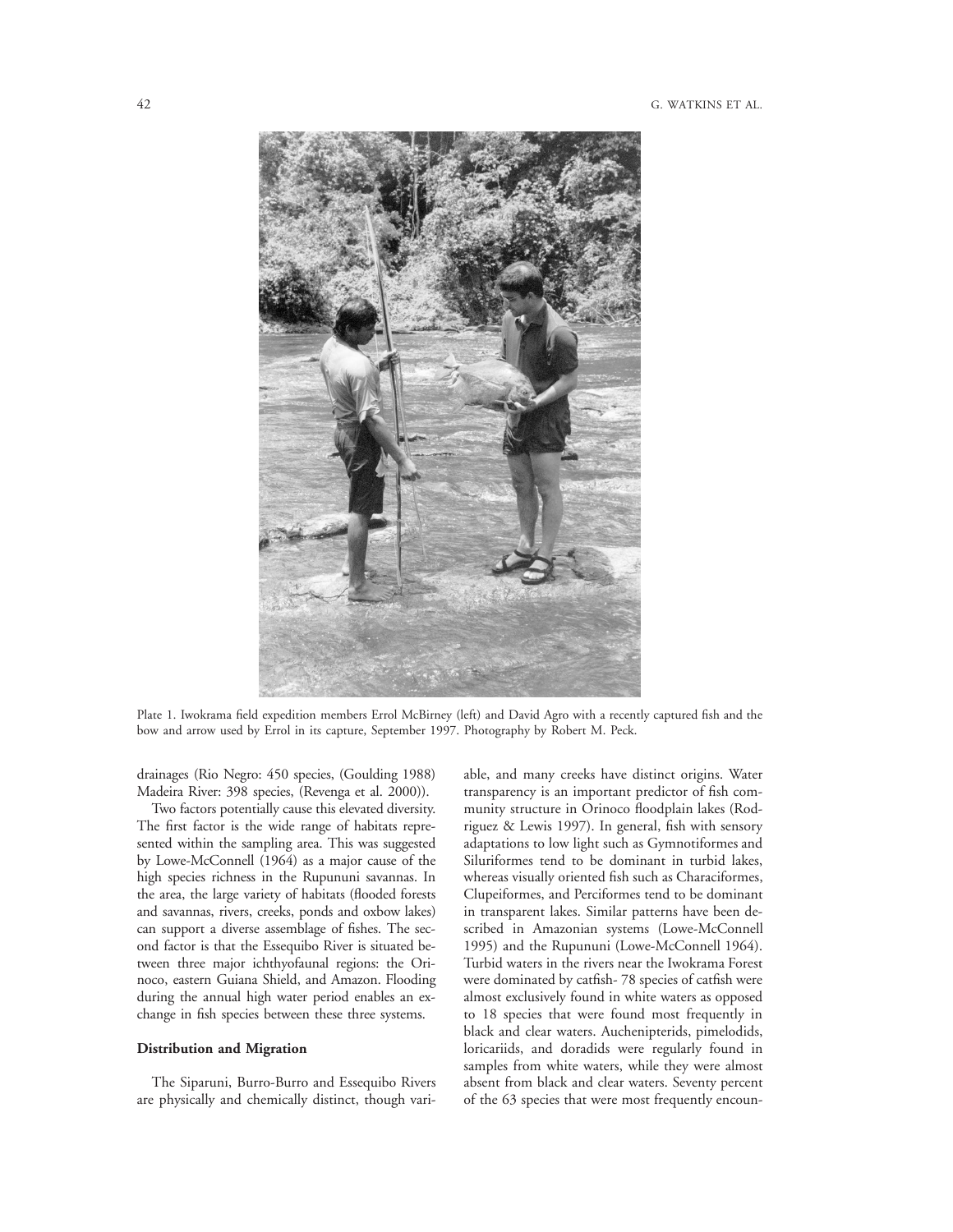

Fig. 2. Number of species recorded as the number of lots increases over time.

tered in black and clear waters were characoids or gymnotids.

As with Amazon and Orinoco fish communities, the key to understanding the Iwokrama Forest fish fauna is the migration, feeding, and spawning patterns that are controlled by seasonally changing water levels and availability of oxygen (Lowe-McConnell 1964, 1995; see Table 1). Many of the fish species in the Iwokrama Forest undertake trophic dispersals and spawning migrations based on changes in water levels. These changes in water levels seasonally modify the available habitats in the area (Table 1).

The majority of fishes in the Iwokrama Forest migrate in response to changing water levels. The dry season and the lower water levels have been described as a "physiological winter" for fish (Lowe-McConnell 1967). A general characteristic of lowland, low-nutrient forest waterways is that allochthonous fruit and leaves form the major food base. Food availability for fishes therefore increases in high water when flooded areas become accessible. To deal with this, fat reserves are built up during the rainy season in preparation for the dry season (Lowe-McConnell 1964). Oxygen levels and available habitats also decrease substantially during the dry season. Some species migrate back to the larger ponds and main rivers to avoid these harsh conditions; despite this many fishes are trapped in drying ponds. Consequently, several species have adaptations, such as air breathing (*Arapaima*, *Electrophorus*) and terrestrial locomotion (e.g., *Erythrinus*, *Hopler-* *ythrinus*, and *Hoplosternum*). These drying ponds, particularly in the savannas, are thought to be ecologically important as a food base for wild cats, birds and other scavengers (personal observation, Watkins).

Lowe-McConnell (1964) observed upstream migrations of several species towards spawning sites in the headwaters of small creeks, at the confluences of rivers and creeks, and in the flooded savannas. These migrations occur when waters rise at the beginning of the rainy season. Fishes begin returning from the flooded areas at the end of the rainy season as waters recede. Exact migration movements are currently unknown, but it is thought that fish travel from the main rivers in the dry season, to adjacent ponds and creeks in the wet season.

The Rupununi River and the surrounding savannas are likely to be vital for the healthy maintenance of fish populations in the nutrient poor Essequibo. It is likely that food availability in the flooded Rupununi savanna drives much of the spawning and feeding movements in the Essequibo. Flooding along the Essequibo is much less extensive than in the Rupununi savannas; thus fishes moving into the Rupununi during the high water periods, unlock a much greater resource than is available in the Essequibo.

#### **Fisheries Management**

Several species in the Iwokrama Forest have economic and social values. Certain species have been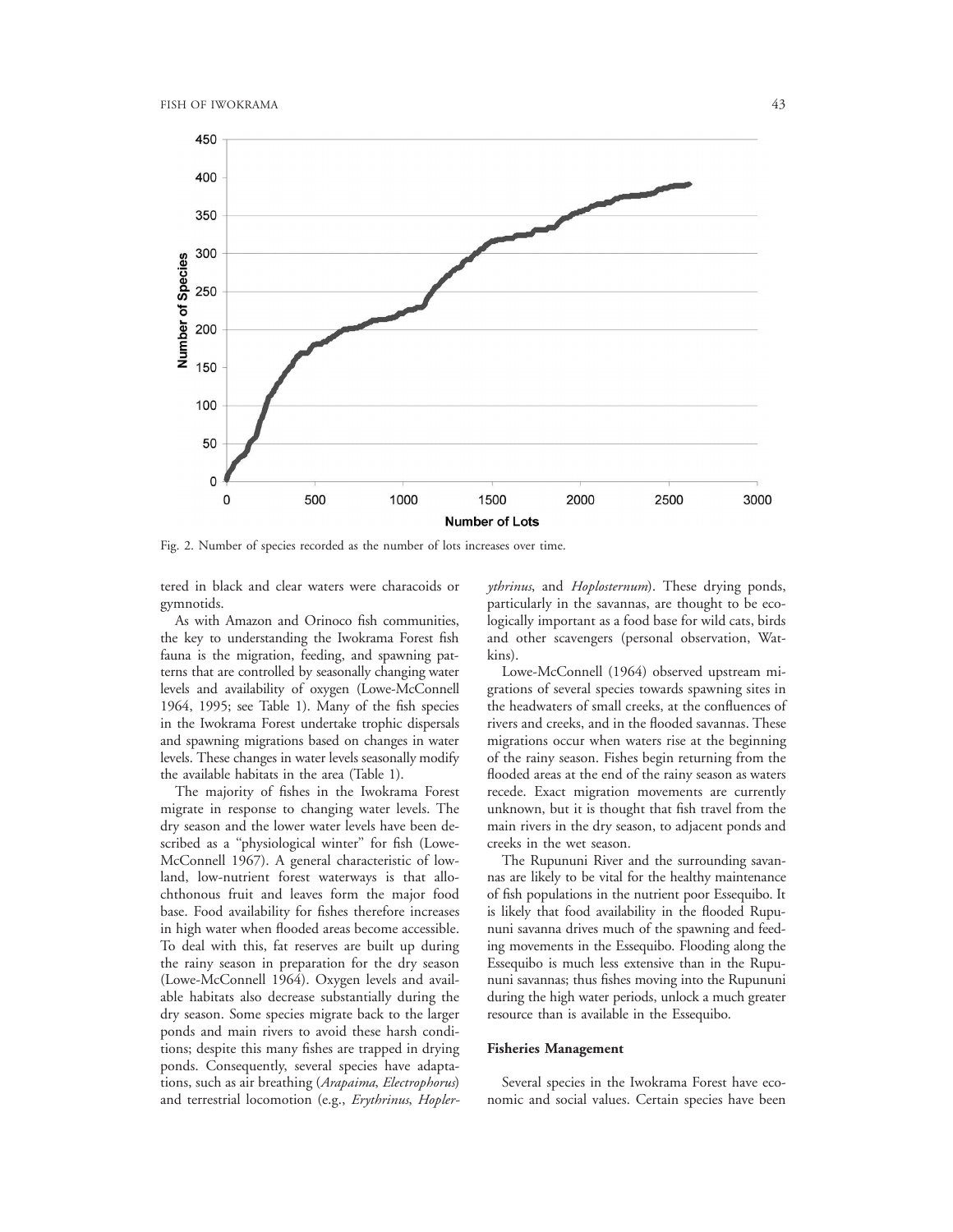| Month                      | Jan–Feb                                                              | Mar–Apr                                                                                         | May-July                                        | Aug-Oct                             | Nov-Dec                                                              |
|----------------------------|----------------------------------------------------------------------|-------------------------------------------------------------------------------------------------|-------------------------------------------------|-------------------------------------|----------------------------------------------------------------------|
| Rainfall<br>Water levels   | Dry season<br>Low                                                    |                                                                                                 | Rains<br>High                                   |                                     | Dry season<br>Low                                                    |
| Land covered<br>with water | Small                                                                | Expanding                                                                                       | Maximal                                         | Declining                           | Low                                                                  |
| Food levels                |                                                                      | Nutrients<br>washed in by<br>first rains in-<br>crease food<br>and plant<br>growth for<br>cover | Access to flood-<br>ed forest<br>areas for food |                                     |                                                                      |
| Reproductive<br>strategy   |                                                                      | Spawning and<br>the growth of<br>young                                                          | Feeding and<br>growing                          | Beginning high<br>mortality         | Stranding and<br>predation;<br>de-oxygena-<br>tion of pools          |
| Fish move-<br>ments        | Confinement to<br>pools                                              | Lateral and lon-<br>gitudinal mi-<br>grations up<br>rivers and<br>creeks                        | Dispersal on<br>floodplains                     | Movements<br>back to the<br>river   | Confinement to<br>pools                                              |
| Fishing                    | Catch fish in<br>ponds—that<br>are normally<br>dry season<br>refuges | Catch upstream<br>migrants-<br>before spawn-<br>ing                                             | No fish avail-<br>able                          | Catch again as<br>fish move<br>back | Catch fish in<br>ponds—that<br>are normally<br>dry season<br>refuges |

Table 1. Seasonal cycles in the Rupununi and Iwokrama Forest (after Lowe-McConnell 1977).

used locally for subsistence and commerce. For some, there is an urgent need to develop management systems, and there is now potential to develop other uses for fish including sport fishing and aquarium fisheries. The major commercial species in the area is Arapaima (*Arapaima gigas*). Populations of this species have declined dramatically since the 1960s when harvesting began in earnest for sale to Brazil. *Arapaima* is found mainly in lakes and large creek pools and is more abundant in the Rupununi and the Essequibo near the south-eastern border of the Iwokrama Forest. The Arowana (*Osteoglossum bicirrhosum*) is also an important subsistence and commercial fish that is relatively abundant in the area. It is important both for food and for the aquarium trade and is considered under some conservation threat in the area. The freshwater drum or Basha (*Plagioscion squamosissimus*) is also an important commercial species that lives in deeper water and near falls and is thought to be declining close to villages. The erythrinids including Haimara (*Hoplias macrophthalmus*), Huri (*Hoplias malabaricus*), Yarrow (*Hoplerythrinus unitaeniatus*), and Bush Yarrow (*Erythrinus erythrinus*) are also important species for local subsistence, and the Haimara is also sold commercially. Of the pimelodid catfish, the Skeete or Banana Fish (*Phractocephalus hemioliopterus*), Lao-Lao (*Brachyplatystoma filamentosum*), Blinka (*Bra-* *chyplatystoma vaillantii*), Siana (*Zungaro zungaro*) and Jon-Jon (*Pinirampus pirinampu*) are the largest, but commercially exploited at lower levels than the Long Head Cullet (*Pseudoplatystoma tigrinum*) and the Short Head Cullet (*Pseudoplatystoma fasciatum*). The Baiaras (*Cynodon gibbus*, *Hydrolycus armatus*, *Hydrolycus tatauaia* and *Roestes ogilviei*), Lukanani (*Cichla ocellaris*), Yakutu (*Prochilodus rubrotaeniatus*), and Boots (*Trachycorystes trachycorystes*) are also important food fishes.

Many of the fish species found in the Iwokrama Forest play important and complex ecological roles. Whereas little is known about the role of fishes in Guianan terrestrial ecosystems, Goulding (1983) has argued that characoids and catfish play important roles in Amazonian flooded forests as fruit eaters and dispersers; and fish distributions could readily affect forest plant distributions, in particular palms and other key flooded forest species. Characoids tend to be seed predators because of their well developed teeth, whereas catfish tend to be good seed dispersers. In particular, characoid genera such as *Myleus*, *Serrasalmus*, *Pygocentrus*, *Brycon*, *Leporinus* and *Triportheus* may be important seed-eaters and dispersers. The Siluriformes like *Phractocephalus*, *Oxydoras*, *Trachycorystes*, *Pimelodus*, *Pimelodella*, and *Zungaro* are seed-dispersers in Amazonian waterways (Goulding 1983) and are likely to be so in the Iwokrama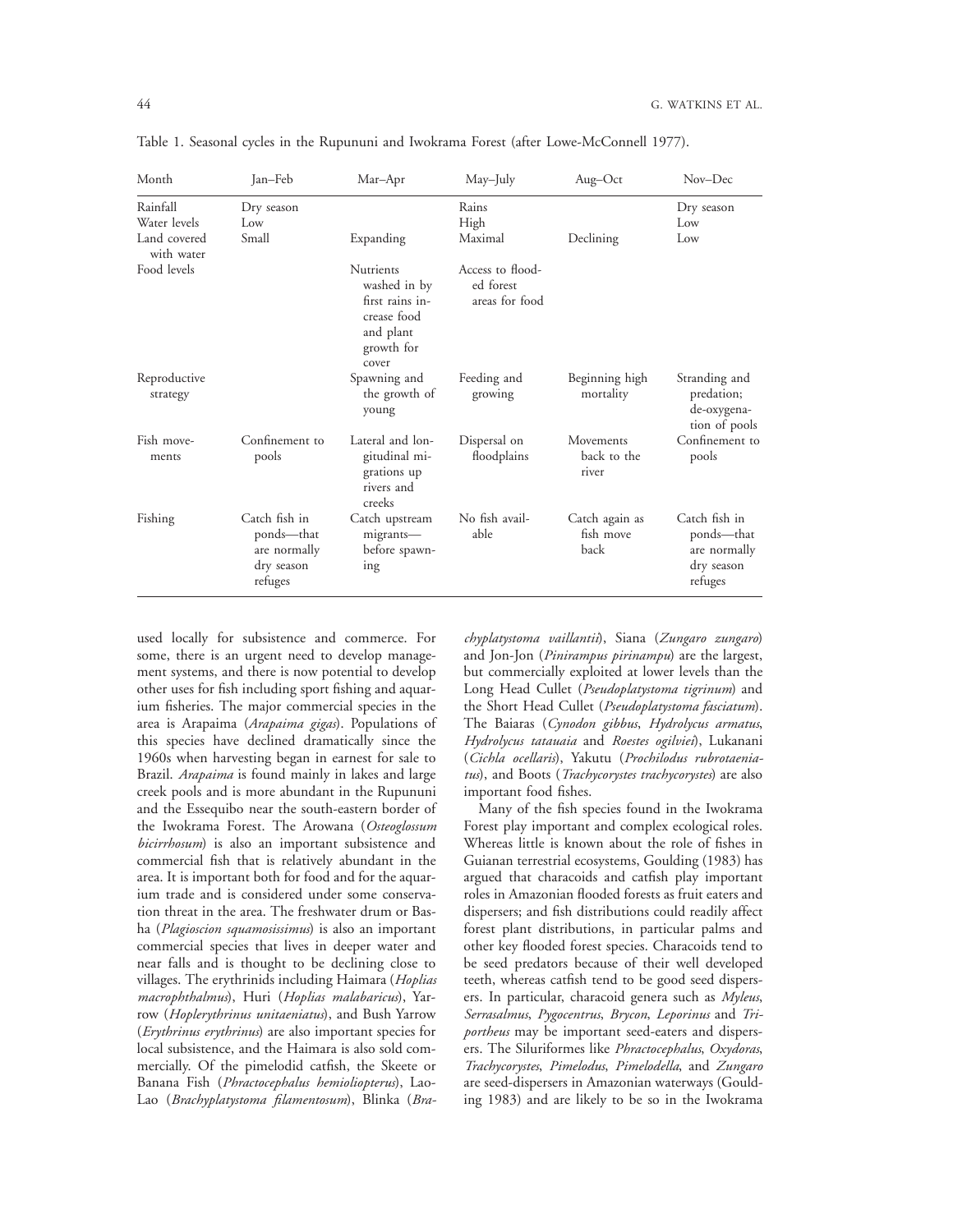Forest. Clearly, gaining an understanding of the biology, in particular diet and seed-dispersal capacities, of these species in the Iwokrama Forest will help in making sound management decisions.

#### **CONCLUSIONS**

The Iwokrama Forest has a fish fauna of global significance. The high diversity and pristine condition of the ecosystem makes this area a refuge for large numbers of Amazonian fishes threatened elsewhere. Due to the long distance migrations of fish in the Burro-Burro, Siparuni and Essequibo River watersheds, management of fisheries in the Rupununi wetlands is likely to be important to the management of fisheries in the Iwokrama Forest. Clearly, fish migration, spawning, and feeding strategies are complex and may have far reaching terrestrial and aquatic ecosystem consequences. Successful management of the fisheries of the Iwokrama Forest will therefore require effort to understand migration, spawning and feeding. For example, the major fish harvest periods currently include the spawning runs and the periods when ponds are drying.

#### **ACKNOWLEDGMENTS**

The authors would like to fully recognize and thank the local community members Ron Allicock, Dexter Torres, Daniel Allicock, Errol McBirney, Fred Allicock and their representative body the North Rupununi District Development Board (NRDDB) for their support, skills and local ecological knowledge which made this study possible. M.H. Sabaj greatly assisted by commenting on drafts and in helping with identifications especially of Doradidae.

#### **LITERATURE CITED**

- Barthem, R. and M. Goulding. 1997. The catfish connection. Columbia University Press, New York.
- Carter, G. S. 1934. Results of the Cambridge expedition to British Guiana, 1933. The freshwaters of the rain forest areas of British Guiana. Journal of the Linnean Society (Zoology) 39(264):147–93.
- Colwell, R. K. 1997. EstimateS: Statistical estimation of species richness and shared species from samples. Version 5, User's Guide and application published at http: //viceroy.eeb.uconn.edu/estimates.
- Eigenmann, C. H. 1912. The freshwater fishes of British Guiana, including a study of the ecological grouping of species and the relation of the fauna of the plateau to that of the lowlands. Carnegie Institute, Pittsburgh.
- Forte, J., M. Janki and G. Watkins (eds). 1999. Community-based wildlife management in the North Rupununi. North Rupununi District Development Board

& Iwokrama International Centre for Rain Forest Conservation and Development, Guyana.

- Goulding, M. 1983. The role of fishes in seed dispersal and plant distribution in Amazonian floodplain ecosystems. Sonderbd. naturwiss. Ver. Hamburg 7:271–283.
- Goulding, M., M.L. Carvalho, and E.G. Ferreira. 1988. Rio Negro, rich life in poor water: Amazonian diversity and foodchain ecology as seen through fish communities. SPB Academic Publishing, The Hague.
- Goulding, M., N. J. H. Smith, and D. Mahar. 1995. Floods of fortune: ecology and economy along the Amazon. Columbia University Press, New York.
- Hardman, M., L. M. Page, M. H. Sabaj, J. W. Armbruster and J. H. Knouft. 2002. A comparison of fish surveys made in 1908 and 1998 of the Potaro, Essequibo, Demerara, and coastal river drainages of Guyana. Ichthyological Exploration of Freshwaters 13:225–238.
- Hawkes, M. D. and J. R. D. Wall. 1993. The Commonwealth and Government of Guyana Rain Forest Programme, Phase I, Site Resource Survey, Main Report. Natural Resources Institute, Chatham, UK.
- Lowe-McConnell, R. H. 1964. The fishes of the Rupununi savanna district of British Guiana, South America. Part 1. Ecological grouping of fish species and effects of the seasonal cycle on the fish. Journal of the Linnean Society (Zoology) 45(304):103–144.
- Lowe-McConnell, R. H. 1967. Some factors affecting fish populations in Amazonian waters. Atas do Simposio sobre a Biota Amazonica 7 (Conservação da Natureza e Recursos Naturaís): 177-186.
- Lowe-McConnell, R. H. 1969. The cichlid fishes of Guyana, South America, with notes on their ecology and breeding behaviour. Zoological Journal of the Linnean Society 48:255-302.
- Lowe-McConnell, R. H. 1977. Ecology of fishes in tropical waters. Edward Arnold Publishers Limited, London.
- Lowe-McConnell, R. H. 1995. Ecological studies in tropical fish communities. Cambridge University Press, Cambridge.
- Lundberg, J. 2001. Freshwater riches of the Amazon. Natural History 110:36–43.
- Padoch, C., J. M. Ayres, M. Pinedo-Vasquez and A. Henderson (eds). 1999. Várzea diversity, development and conservation of Amazonia's whitewater floodplains. Advances in Economic Botany. New York Botanical Garden Press, Bronx, New York.
- Reis, R.E. S.O. Kullander, and C.J. Ferrais,Jr. 2003. Checklist of the freshwater fishes of South and Central America. EPIDUCRS, Porto Alegre, Brazil.
- Revenger, C. J. Brunner, N. Henninger, K. Kassem, and R. Payne. 2000. Pilot analysis of global ecosystems: freshwater systems. World Resources Institute, Washington DC.
- Robinson, J. G.and K. H. Redford. 1991. Neotropical wildlife use and conservation. Chicago, University of Chicago Press.
- Rodriguez, M. A. and W. M. Lewis. 1997. Structure of fish assemblages along environmental gradients in floodplain lakes of the Orinoco River. Ecological Monographs 67:109–128.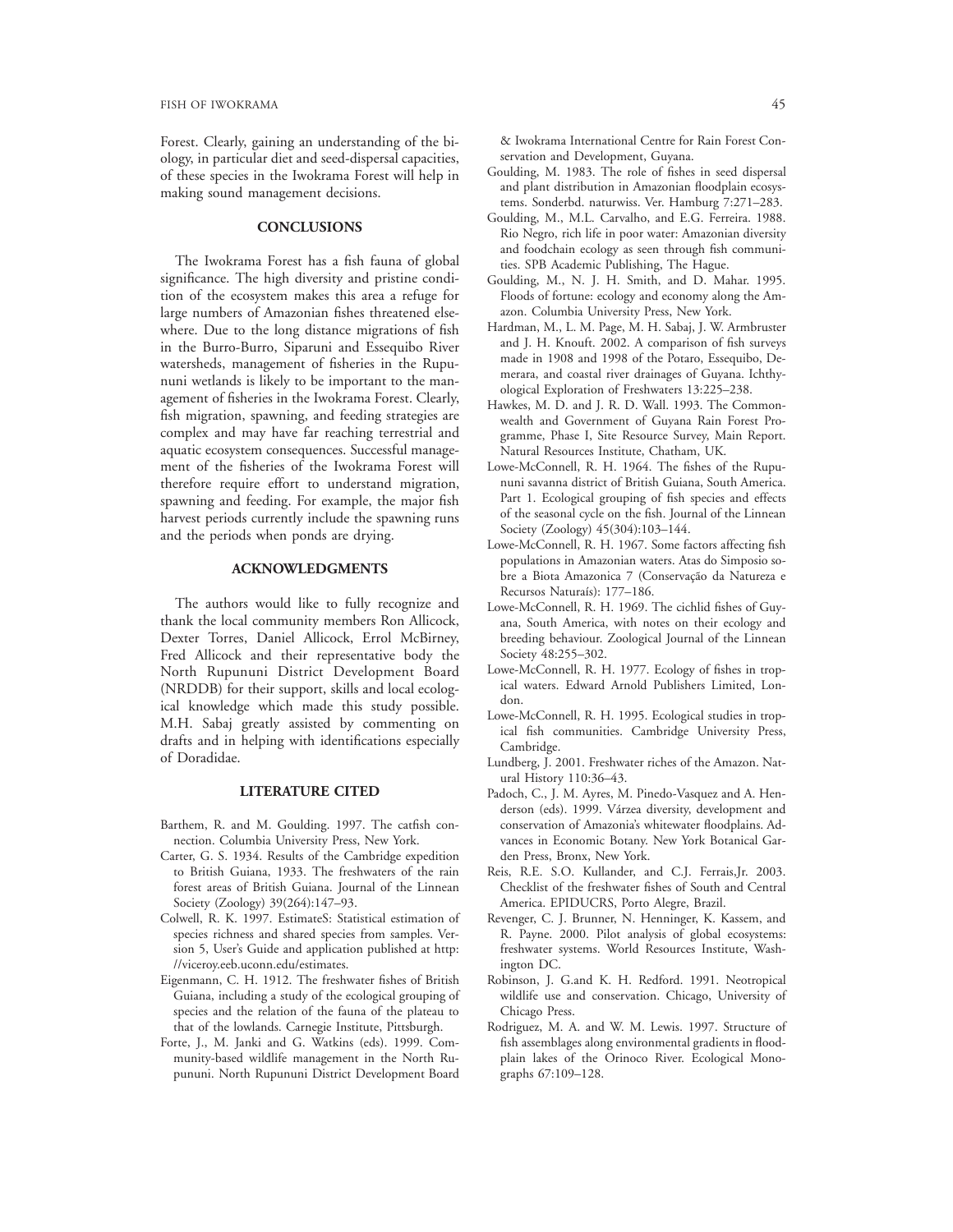Appendix 1. Fish of the Iwokrama Forest showing numbers recorded at different locations. Nomenclature follows Reis et al. (2003).

| Order, Family, Genus and Species                | Authority                                  | Essequibo        | Siparuni              | Burro-Burro           |
|-------------------------------------------------|--------------------------------------------|------------------|-----------------------|-----------------------|
| <b>ELASMOBRANCHII</b>                           |                                            |                  |                       |                       |
| <b>MYLIOBATIFORMES</b>                          |                                            |                  |                       |                       |
| POTAMOTRYGONIDAE                                |                                            |                  |                       |                       |
| Potamotrygon orbignyi                           | (Castelnau, 1855)                          | 1                | $\boldsymbol{0}$      | $\boldsymbol{0}$      |
| Potamotrygon sp                                 |                                            | 1                | $\mathbf{0}$          | 1                     |
| <b>OSTEICHTHYES</b>                             |                                            |                  |                       |                       |
| <b>OSTEOGLOSSIFORMES</b>                        |                                            |                  |                       |                       |
| <b>OSTEOGLOSSIDAE</b>                           |                                            |                  |                       |                       |
| Arapaima gigas                                  | (Cuvier, 1829)                             | 1                | 1                     | 1                     |
| Osteoglossum bicirrhosum<br><b>CLUPEIFORMES</b> | (Cuvier, 1829)                             | 1                | 1                     | 1                     |
|                                                 |                                            |                  |                       |                       |
| <b>CLUPEIDAE</b><br><b>ENGRAULIIDIDAE</b>       |                                            |                  |                       |                       |
|                                                 | (Jordan & Seale, 1926)                     | 1                | 0                     | $\boldsymbol{0}$      |
| Anchoviella jamesi<br>Anchoviella guianensis    | (Eigenmann, 1942)                          | 1                |                       | 1                     |
| Anchoviella sp                                  |                                            | 1                | 1                     | 1                     |
| <i>Jurengraulis</i> sp                          |                                            | 1                | $\boldsymbol{0}$      | $\boldsymbol{0}$      |
| <b>CHARACIFORMES</b>                            |                                            | $\boldsymbol{0}$ | $\boldsymbol{0}$      | $\boldsymbol{0}$      |
| <b>ACESTRORHYNCHIDAE</b>                        |                                            | $\mathbf{0}$     | $\mathbf{0}$          | $\mathbf{0}$          |
| Acestrorhynchus falcatus                        | (Bloch, 1794)                              | 1                | 1                     | 1                     |
| Acestrorhynchus falcirostris                    | (Cuvier, 1819)                             | 1                | 1                     | $\boldsymbol{0}$      |
| Acestrorhynchus heterolepis                     | (Cope, 1878)                               | 1                | $\mathbf{0}$          | $\mathbf{0}$          |
| Acestrorhynchus microlepis                      | (Schomburgk, 1841)                         | 1                | 1                     | 1                     |
| Acestrorhynchus nasutus                         | Eigenmann, 1912                            | 1                | $\boldsymbol{0}$      | $\boldsymbol{0}$      |
| Acestrorhynchus sp                              |                                            | $\mathbf{0}$     | 1                     | 1                     |
| <b>ANOSTOMIDAE</b>                              |                                            |                  |                       |                       |
| Anostomus anostomus                             | (Linnaeus, 1758)                           | 0                | 1                     | 1                     |
| Anostomus plicatus                              | Eigenmann, 1912                            | 1                | $\mathbf{0}$          | 1                     |
| Anostomus ternetzi                              | Fernández-Yépez, 1949                      | 1                | $\boldsymbol{0}$      | $\boldsymbol{0}$      |
| Laemolyta proxima                               | (Garman, 1890)                             | 1                | $\boldsymbol{0}$      | $\boldsymbol{0}$      |
| Leporinus alternus                              | Eigenmann, 1912                            | 1                | $\mathbf{0}$          | $\mathbf{0}$          |
| Leporinus arcus                                 | Eigenmann, 1912                            | 1                | 1                     | 1                     |
| Leporinus fasciatus                             | (Bloch, 1795)                              | 1                | $\boldsymbol{0}$      | 1                     |
| Leporinus friderici                             | (Bloch, 1794)                              | 1                | 1                     | 1                     |
| Leporinus maculatus                             | Müller & Troschel, 1844                    | 0                | 1                     | 1                     |
| Leporinus nigrotaeniatus                        | $($ Jardine, 1841)                         | 1                | 1                     | 1                     |
| Leporinus pellegrini                            | Steindachner, 1910                         | 1                | 1                     | 1                     |
| Pseudanos irinae                                | Winterbottom, 1980                         | 1                | $\boldsymbol{0}$      | $\boldsymbol{0}$      |
| Pseudanos trimaculatus                          | (Kner, 1858)                               | $\boldsymbol{0}$ | 1                     | $\boldsymbol{0}$      |
| Schizodon fasciatus                             | Spix & Agassiz, 1829                       | 1                | $\mathbf{0}$          | $\mathbf{0}$          |
| <b>CHARACIDAE</b>                               |                                            |                  |                       |                       |
| Acanthocharax microlepis                        | Eigenmann, 1912<br>Müller & Troschel, 1845 | 1<br>1           | $\boldsymbol{0}$<br>1 | $\boldsymbol{0}$<br>1 |
| Agoniates halecinus<br>Aphyocharax erythrurus   | Eigenmann, 1912                            | 1                | $\boldsymbol{0}$      | $\boldsymbol{0}$      |
|                                                 |                                            | $\mathbf{1}$     | $\boldsymbol{0}$      | $\boldsymbol{0}$      |
| Aphyocharax sp<br>Aphyodite grammica            | Eigenmann, 1912                            | 1                | 0                     | $\boldsymbol{0}$      |
| <i>Aphyodite</i> sp                             |                                            | 1                | $\boldsymbol{0}$      | $\boldsymbol{0}$      |
| Astyanax bimaculatus                            | (Linnaeus, 1758)                           | $\boldsymbol{0}$ | $\boldsymbol{0}$      | 1                     |
| Astyanax guianensis                             | Eigenmann, 1909                            | 1                | 1                     | $\boldsymbol{0}$      |
| Brachychalcinus orbicularis                     | (Valenciennes, 1850)                       | 0                | 1                     | 1                     |
| Brycon falcatus                                 | Müller & Troschel, 1844                    | 1                | 1                     | 1                     |
| Brycon pesu                                     | Müller & Troschel, 1845                    | 1                | 1                     | $\boldsymbol{0}$      |
| Bryconamericus hyphesson                        | Eigenmann, 1909                            | 1                | $\boldsymbol{0}$      | $\boldsymbol{0}$      |
| Bryconamericus sp                               |                                            | $\boldsymbol{0}$ | $\boldsymbol{0}$      | 1                     |
| Bryconops affinis                               | (Günther, 1864)                            | 1                | 1                     | 1                     |
| Bryconops alburnoides                           | Kner, 1858                                 | 1                | $\boldsymbol{0}$      | $\boldsymbol{0}$      |
| Bryconops caudomaculatus                        | (Günther, 1864)                            | $\mathbf{1}$     | 1                     | 1                     |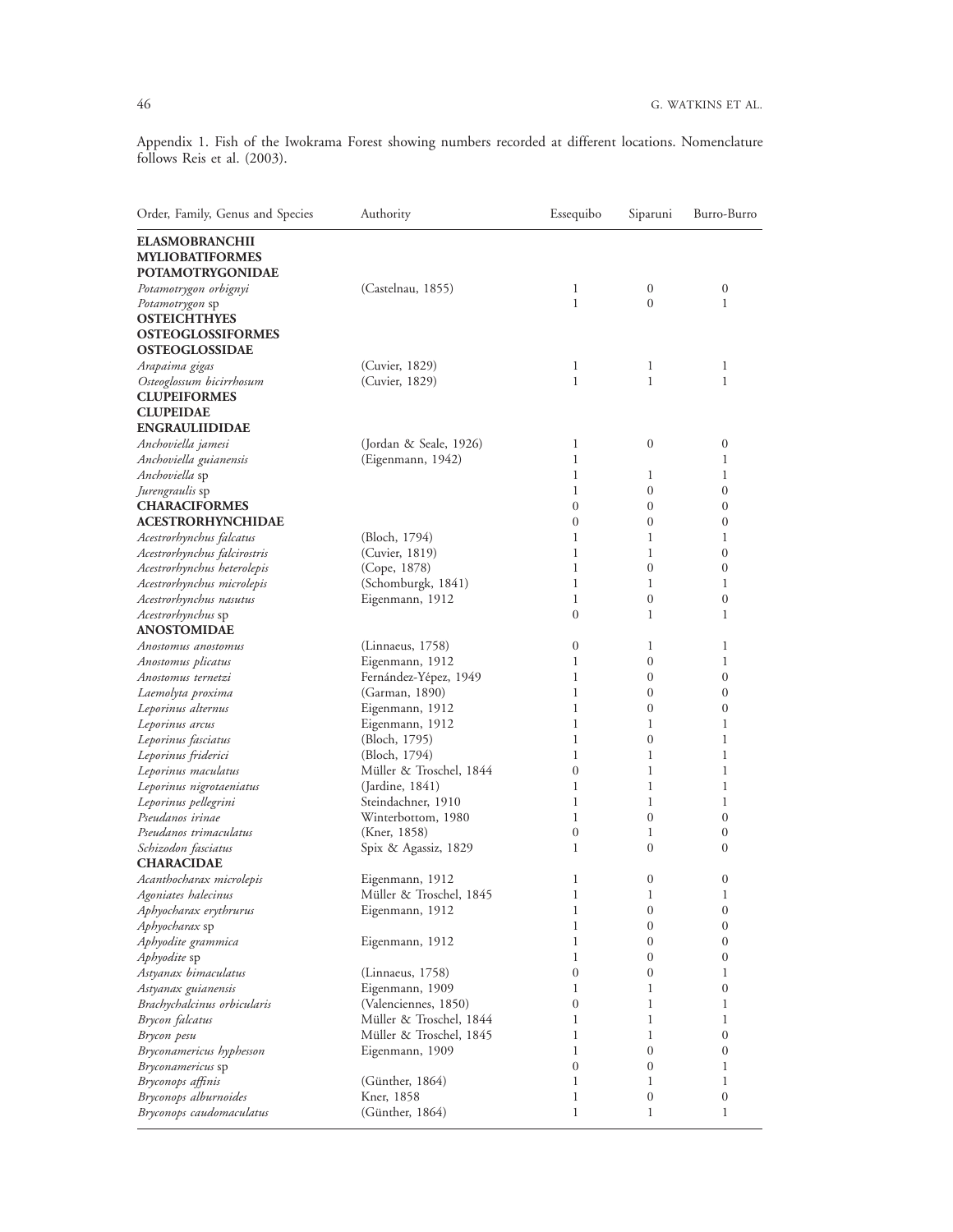Order, Family, Genus and Species Authority Essequibo Siparuni Burro-Burro

| $\sim$ . $\sim$ . $\sim$ . $\sim$ . $\sim$ . $\sim$ . $\sim$ . $\sim$ . $\sim$ . $\sim$ . $\sim$ . $\sim$ . $\sim$ . $\sim$ . $\sim$ . $\sim$ . $\sim$ . $\sim$ . $\sim$ . $\sim$ . $\sim$ . $\sim$ . $\sim$ . $\sim$ . $\sim$ . $\sim$ . $\sim$ . $\sim$ . $\sim$ . $\sim$ . $\sim$ . $\sim$ |                           |                  | $v_{\rm r}$      |                |
|-----------------------------------------------------------------------------------------------------------------------------------------------------------------------------------------------------------------------------------------------------------------------------------------------|---------------------------|------------------|------------------|----------------|
| Bryconops melanurus                                                                                                                                                                                                                                                                           | (Bloch, 1794)             | 1                | 1                | 1              |
| Bryconops sp 1                                                                                                                                                                                                                                                                                |                           | 1                | $\boldsymbol{0}$ | 0              |
| Bryconops sp 2                                                                                                                                                                                                                                                                                |                           | $\boldsymbol{0}$ | 1                | 0              |
| Catoprion mento                                                                                                                                                                                                                                                                               | (Cuvier, 1819)            | 1                | $\boldsymbol{0}$ | 0              |
| Chalceus macrolepidotus                                                                                                                                                                                                                                                                       | Cuvier, 1816              | 1                | 1                | 1              |
| Charax gibbosus                                                                                                                                                                                                                                                                               | (Linnaeus, 1758)          | $\mathbf{1}$     | $\mathbf{1}$     | 0              |
| Charax hemigrammus                                                                                                                                                                                                                                                                            | (Eigenmann, 1912)         | 1                | $\boldsymbol{0}$ | 0              |
| Creagrutus melanzonus                                                                                                                                                                                                                                                                         | Eigenmann, 1909           | 1                | 0                | 0              |
| Creagrutus sp                                                                                                                                                                                                                                                                                 |                           | 1                | 0                | 0              |
| Ctenobrycon spilurus                                                                                                                                                                                                                                                                          | (Valenciennes, 1850)      | 1                | 1                | 1              |
| Cynopotamus essequibensis                                                                                                                                                                                                                                                                     | Eigenmann, 1912           | 1                | $\mathbf{0}$     | 1              |
| Gnathocharax steindachneri                                                                                                                                                                                                                                                                    | Fowler, 1913              | 1                | 0                | 0              |
| Hemigrammus analis                                                                                                                                                                                                                                                                            | Durbin, 1909              | 1                | 0                | 0              |
| Hemigrammus belottii                                                                                                                                                                                                                                                                          | (Steindachner, 1882)      | 1                | 1                | 1              |
| Hemigrammus cylindricus                                                                                                                                                                                                                                                                       | Durbin, 1909              | 1                | $\boldsymbol{0}$ | 0              |
| Hemigrammus gracilis                                                                                                                                                                                                                                                                          | (Lütken, 1875)            | 1                | 0                | 0              |
| Hemigrammus guyanensis                                                                                                                                                                                                                                                                        | Géry, 1959                | $\boldsymbol{0}$ | 0                | 1              |
| Hemigrammus iota                                                                                                                                                                                                                                                                              | Durbin, 1909              | 1                | 0                | 0              |
| Hemigrammus levis                                                                                                                                                                                                                                                                             | Durbin, 1908              | 1                | 0                | 0              |
| Hemigrammus ocellifer                                                                                                                                                                                                                                                                         | (Steindachner, 1882)      | 1                | 1                | 1              |
| Hemigrammus ocellifer-gr                                                                                                                                                                                                                                                                      | (Steindachner, 1882)      | 1                | $\overline{0}$   | 0              |
| Hemigrammus orthus                                                                                                                                                                                                                                                                            | Durbin, 1909              | 1                | 0                | 0              |
| Hemigrammus schmardae                                                                                                                                                                                                                                                                         | (Steindachner, 1882)      | 1                | 0                | 0              |
| Hemigrammus sp                                                                                                                                                                                                                                                                                |                           | 1                | 0                | 0              |
| Heterocharax macrolepis                                                                                                                                                                                                                                                                       | Eigenmann, 1912           | 1                | 0                | 0              |
| Hyphessobrycon gr. agulha                                                                                                                                                                                                                                                                     | Fowler, 1913              | 1                | 0                | 0              |
| Hyphessobrycon bentosi                                                                                                                                                                                                                                                                        | Durbin, 1908              | $\mathbf{1}$     | 0                | 1              |
| Hyphessobrycon gr. bentosi                                                                                                                                                                                                                                                                    | Durbin, 1908              | $\boldsymbol{0}$ | 1                | 0              |
| Hyphessobrycon bentosi-rosaceus                                                                                                                                                                                                                                                               | Durbin, 1909              | 1                | 1                | 1              |
| Hyphessobrycon eos                                                                                                                                                                                                                                                                            | Durbin, 1909              | $\mathbf{1}$     | $\mathbf{1}$     | 0              |
| Hyphessobrycon minimus                                                                                                                                                                                                                                                                        | Durbin, 1909              | 1                | 0                | 0              |
| Hyphessobrycon minor                                                                                                                                                                                                                                                                          | Durbin, 1909              | 1                | 0                | 0              |
| Hyphessobrycon rosaceus                                                                                                                                                                                                                                                                       | Durbin, 1909              | 1                | 0                | 0              |
| Hyphessobrycon sp                                                                                                                                                                                                                                                                             |                           | 1                | 0                | 1              |
| Iguanodectes spilurus                                                                                                                                                                                                                                                                         | (Günther, 1864)           | 1                | 0                | 1              |
| Jupiaba abramoides                                                                                                                                                                                                                                                                            | (Eigenmann, 1909)         | 1                | $\mathbf{1}$     | 1              |
| Jupiaba essequibensis                                                                                                                                                                                                                                                                         | (Eigenmann, 1909)         | 1                | 1                | 1              |
| Jupiaba pinnata                                                                                                                                                                                                                                                                               | (Eigenmann, 1909)         | $\boldsymbol{0}$ | $\mathbf{1}$     | 1              |
| Jupiaba polylepis                                                                                                                                                                                                                                                                             | (Günther, 1864)           | 1                | $\mathbf{1}$     | 1              |
| Jupiaba potaroensis                                                                                                                                                                                                                                                                           | (Eigenmann, 1909)         | $\boldsymbol{0}$ | $\boldsymbol{0}$ | 1              |
| Knodus heteresthes                                                                                                                                                                                                                                                                            | (Eigenmann, 1908)         | 1                | 0                | 0              |
| Knodus sp                                                                                                                                                                                                                                                                                     |                           | 1                | 1                | 0              |
| Metynnis argenteus                                                                                                                                                                                                                                                                            | Ahl, 1923                 | 1                | $\boldsymbol{0}$ | 0              |
| Metynnis hypsauchen                                                                                                                                                                                                                                                                           | (Müller & Troschel, 1844) | 1                | $\overline{0}$   | $\overline{0}$ |
| Metynnis luna                                                                                                                                                                                                                                                                                 | Cope, 1878                | 1                | 0                | 0              |
| Microschemobrycon casiquiare                                                                                                                                                                                                                                                                  | Böhlke, 1953              | 1                | 0                | 1              |
| Microschemobrycon geisleri                                                                                                                                                                                                                                                                    | Géry, 1973                | $\boldsymbol{0}$ | 1                | 1              |
| Microschemobrycon sp                                                                                                                                                                                                                                                                          |                           | 1                | $\overline{0}$   | 0              |
| Moenkhausia chrysargyrea                                                                                                                                                                                                                                                                      | (Günther, 1864)           | 1                | 1                | 1              |
| Moenkhausia gr. chrysargyrea                                                                                                                                                                                                                                                                  | (Günther, 1864)           | 1                | $\mathbf{0}$     | 0              |
| Moenkhausia collettii                                                                                                                                                                                                                                                                         | (Steindachner, 1882)      | 1                | 1                | 1              |
| Moenkhausia copei                                                                                                                                                                                                                                                                             | (Steindachner, 1882)      | 1                | 1                | 1              |
| Moenkhausia cotinho                                                                                                                                                                                                                                                                           | Eigenmann, 1908           | 1                | $\mathbf{0}$     | $\overline{0}$ |
| Moenkhausia dichroura                                                                                                                                                                                                                                                                         | (Kner, 1859)              | 1                | $\mathbf{0}$     | 0              |
| Moenkhausia georgiae                                                                                                                                                                                                                                                                          | Géry, 1965                | $\boldsymbol{0}$ | 1                | 1              |
| Moenkhausia grandisquamis                                                                                                                                                                                                                                                                     | (Müller & Troschel, 1845) | 1                | 0                | 0              |
| Moenkhausia lepidura                                                                                                                                                                                                                                                                          | (Kner, 1858)              | 1                | 1                | 1              |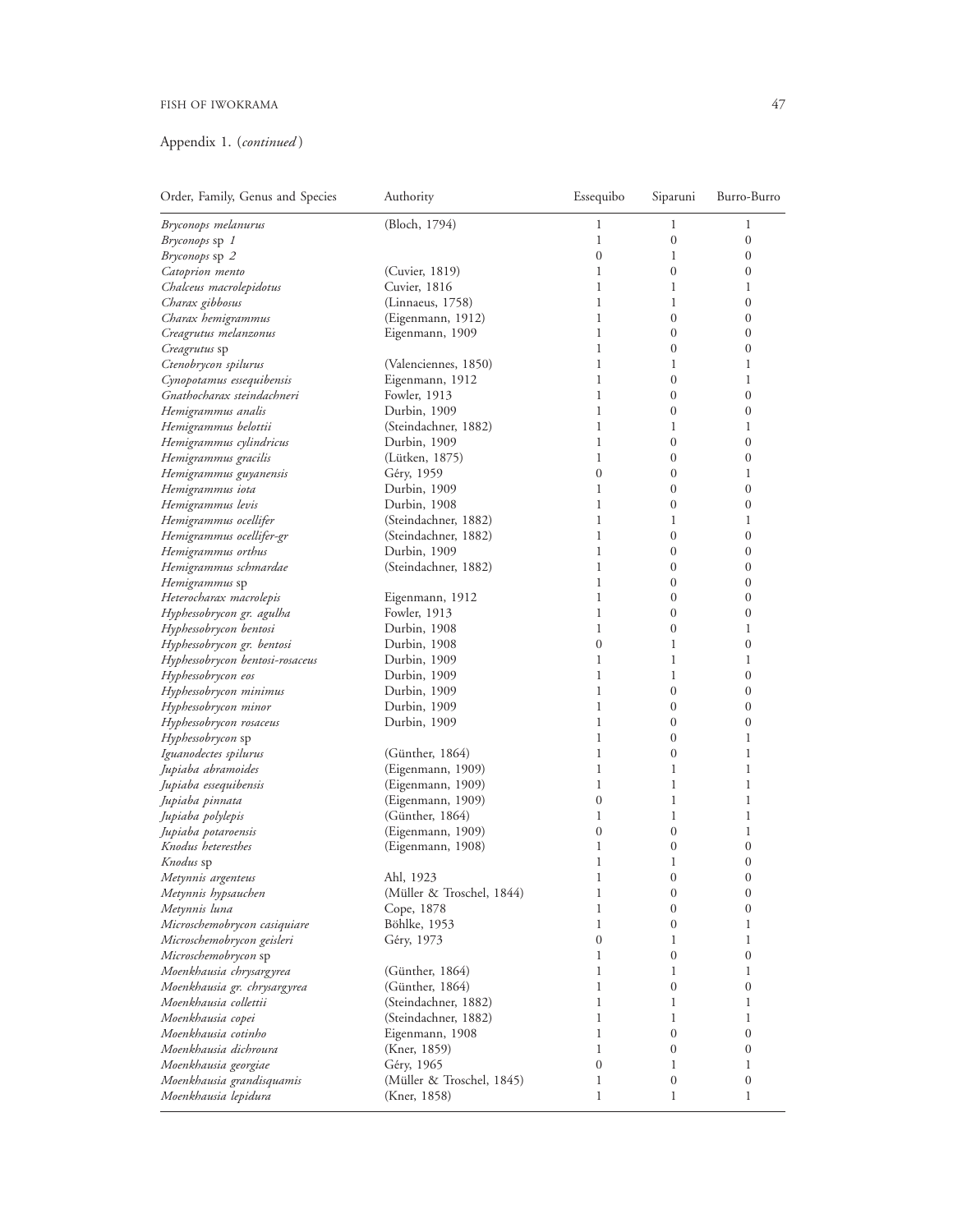| Order, Family, Genus and Species | Authority                 | Essequibo        | Siparuni         | Burro-Burro      |
|----------------------------------|---------------------------|------------------|------------------|------------------|
| Moenkhausia megalops             | Eigenmann, 1907           | 1                | 0                | 1                |
| Moenkhausia oligolepis           | (Günther, 1864)           | 1                | 1                | 1                |
| Moenkhausia shideleri            | Eigenmann, 1909           | $\boldsymbol{0}$ | 1                | $\boldsymbol{0}$ |
| Moenkhausia surinamensis         | Géry, 1965                | $\boldsymbol{0}$ | 1                | $\boldsymbol{0}$ |
| Moenkhausia sp 1                 |                           | 1                | $\boldsymbol{0}$ | $\boldsymbol{0}$ |
| Moenkhausia sp 2                 |                           | 1                | $\boldsymbol{0}$ | $\boldsymbol{0}$ |
| Moenkhausia sp 3                 |                           | 1                | $\boldsymbol{0}$ | $\boldsymbol{0}$ |
| Moenkhausia sp 4                 |                           | 1                | $\boldsymbol{0}$ | $\boldsymbol{0}$ |
| Myleus rhomboidalis              | (Cuvier, 1818)            | 1                | 1                | 1                |
| Myleus rubripinnis               | (Müller & Troschel, 1844) | 1                | $\boldsymbol{0}$ | 1                |
| Myleus torquatus                 | (Kner, 1858)              | 1                | $\boldsymbol{0}$ | 1                |
| Myleus sp                        |                           | 1                | 1                | 1                |
| $Oxy$ brycon sp                  |                           | 1                | $\boldsymbol{0}$ | $\mathbf{0}$     |
| Parapristella aubynei            | Eigenmann, 1909           | 1                | $\boldsymbol{0}$ | $\boldsymbol{0}$ |
| Phenacogaster megalostictus      | Eigenmann, 1909           | 1                | 1                | 1                |
| Phenacogaster microstictus       | Eigenmann, 1909           | 1                | $\boldsymbol{0}$ | $\boldsymbol{0}$ |
| Phenacogaster sp                 |                           | 1                | $\boldsymbol{0}$ | 1                |
| Piaractus brachypomus            | (Cuvier, 1818)            | 1                | $\boldsymbol{0}$ | $\mathbf{0}$     |
| Poptella compressa               | (Günther, 1864)           | 1                | $\boldsymbol{0}$ | 1                |
| Pristella maxillaries            | (Ulrey, 1894)             | 1                | $\boldsymbol{0}$ | $\boldsymbol{0}$ |
| Pristobrycon sp                  |                           | 1                | $\boldsymbol{0}$ | $\boldsymbol{0}$ |
| Pristobrycon striolatus          | Steindachner, 1908        | 1                | 1                | 1                |
| Pygocentrus nattereri            | Kner, 1858                | 1                | $\boldsymbol{0}$ | $\boldsymbol{0}$ |
| Pygopristis denticulate          | (Cuvier, 1819)            | 1                | $\boldsymbol{0}$ | $\boldsymbol{0}$ |
| Roeboides thurni                 | Eigenmann, 1912           | 1                | 1                | $\boldsymbol{0}$ |
| Serrasalmus rhombeus             | (Linnaeus, 1766)          | 1                | $\boldsymbol{0}$ | 1                |
| Serrasalmus serrulatus           | (Valenciennes, 1850)      | 1                | 1                | 1                |
| <i>Serrasalmus</i> sp            |                           | 1                | 1                | 1                |
| Tetragonopterus argenteus        | Cuvier, 1816              | 1                | $\boldsymbol{0}$ | 1                |
| Tetragonopterus chalceus         | Spix & Agassiz, 1829      | 1                | $\boldsymbol{0}$ | 1                |
| Thrissobrycon sp                 | Böhlke, 1953              | 1                | $\boldsymbol{0}$ | $\mathbf{0}$     |
| Triportheus angulatus            | (Spix & Agassiz, 1829)    | 1                | $\boldsymbol{0}$ | $\boldsymbol{0}$ |
| Triportheus rotundatus           | (Jardine, 1841)           | 1                | 1                | 1                |
| Unidentified                     |                           | $\mathbf{1}$     | 1                | 0                |
| <b>CHILODONTIDAE</b>             |                           |                  |                  |                  |
| Caenotropus labyrinthicus        | (Kner, 1859)              | 1                | 0                | $\boldsymbol{0}$ |
| Caenotropus maculosus            | (Eigenmann, 1912)         | 1                | 0                | 1                |
| Chilodus punctatus               | Müller & Troschel, 1844   | 1                | 0                | $\boldsymbol{0}$ |
| <b>CRENUCHIDAE</b>               |                           |                  |                  |                  |
| Ammocryptocharax lateralis       | (Eigenmann, 1909)         | $\boldsymbol{0}$ | 1                | 1                |
| Amnocryptocharax vintonae        | (Eigenmann, 1909)         | 1                | 1                | 1                |
| Characidium gr. fasciatum        | Reinhardt, 1866           | $\boldsymbol{0}$ | 1                | 1                |
| Characidium pteroides            | Eigenmann, 1909           | $\mathbf{1}$     | $\overline{0}$   | $\mathbf{0}$     |
| Characidium steindachneri        | Cope, 1878                | 1                | 0                | $\boldsymbol{0}$ |
| Crenuchus spilurus               | Günther, 1864             | $\mathbf{1}$     | 1                | 1                |
| Leptocharacidium sp              |                           | $\boldsymbol{0}$ | 1                | $\mathbf{0}$     |
| Melanocharacidium blennioides    | (Eigenmann, 1909)         | 1                | 1                | 1                |
| Melanocharacidium dispilomma     | Buckup, 1993              | $\boldsymbol{0}$ | 1                | 1                |
| Microcharacidium eleotrioides    | (Géry, 1960)              | $\mathbf{0}$     | 1                | 1                |
| Microcharacidium sp              |                           | 1                | 1                | $\boldsymbol{0}$ |
| <b>CTENOLUCIIDAE</b>             |                           | $\boldsymbol{0}$ | 0                | $\boldsymbol{0}$ |
| Boulengerela cuvieri             | (Agassiz, 1829)           | 1                | $\mathbf{0}$     | $\boldsymbol{0}$ |
| <b>CURIMATIDAE</b>               |                           | $\boldsymbol{0}$ | 0                | $\boldsymbol{0}$ |
| Curimata cyprinoides             | (Linnaeus, 1766)          | 1                | 0                | $\boldsymbol{0}$ |
| Curimata roseni                  | Vari, 1989                | 1                | 0                | $\boldsymbol{0}$ |
| Curimata vittata                 | (Kner, 1858)              | 1                | 0                | $\boldsymbol{0}$ |
| Curimatella immaculate           | (Fernández-Yépez, 1948)   | 1                | 0                | $\boldsymbol{0}$ |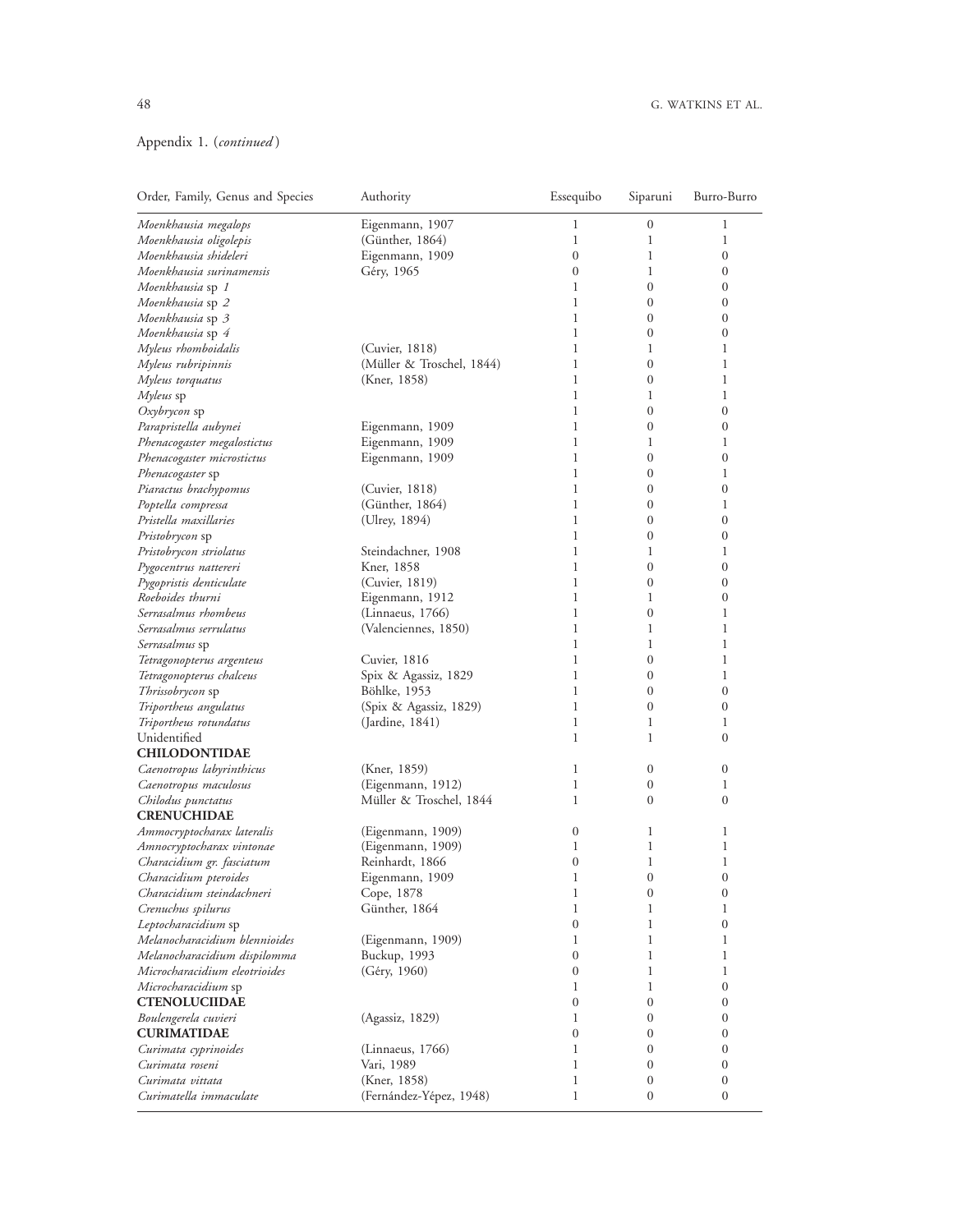| Order, Family, Genus and Species                 | Authority                              | Essequibo        | Siparuni          | Burro-Burro                          |
|--------------------------------------------------|----------------------------------------|------------------|-------------------|--------------------------------------|
| Curimatopsis crypticus                           | Vari, 1982                             | 1                | $\boldsymbol{0}$  | $\boldsymbol{0}$                     |
| Cyphocharax festivus                             | Vari, 1992                             | 1                | 1                 | $\boldsymbol{0}$                     |
| Cyphocharax microcephalus                        | (Eigenmann & Eigenmann, 1889)          | $\mathbf{1}$     | $\boldsymbol{0}$  | $\boldsymbol{0}$                     |
| Cyphocharax spilurus                             | (Günther, 1864)                        | 1                | 1                 | 1                                    |
| Cyphocharax sp 1                                 |                                        | 1                | $\mathbf{0}$      | $\boldsymbol{0}$                     |
| Cyphocharax sp 2                                 |                                        | 1                | $\mathbf{0}$      | $\boldsymbol{0}$                     |
| Psectrogaster ciliata                            | (Müller & Troschel, 1844)              | 1                | $\mathbf{0}$      | $\boldsymbol{0}$                     |
| Psectrogaster essequibensis                      | (Günther, 1864)                        | 1                | 1                 | $\boldsymbol{0}$                     |
| Steindachnerina bimaculata                       | (Steindachner, 1876)                   | 1                | $\mathbf{0}$      | $\boldsymbol{0}$                     |
| Steindachnerina planiventris                     | Vari & Vari, 1989                      | 1                | $\mathbf{0}$      | $\mathbf{0}$                         |
| <b>CYNODONTIDAE</b>                              |                                        |                  |                   |                                      |
| Cynodon gibbus                                   | Spix & Agassiz, 1829                   | 0                | 1                 | 1                                    |
| Hydrolycus armatus                               | (Jardine & Schomburgk, 1841)           | 1                | $\mathbf{0}$      | $\boldsymbol{0}$                     |
| Hydrolycus tatauaia                              | Toledo-Piza, Menezes & Santos,<br>1999 | 1                | 1                 | $\boldsymbol{0}$                     |
| Roestes molossus                                 | (Kner, 1858)                           | 1                | $\mathbf{0}$      | $\boldsymbol{0}$                     |
| Roestes ogilviei<br><b>ERYTHRINIDAE</b>          | (Fowler, 1914)                         | 1                | $\mathbf{0}$      | $\boldsymbol{0}$                     |
| Erythrinus erythrinus                            | (Bloch & Schneider, 1801)              | 1                | 1                 | 1                                    |
| Hoplerythrinus unitaeniatus                      | (Agassiz, 1829)                        | 1                | $\mathbf{1}$      | 1                                    |
| Hoplias macrophthalmus                           | (Pellegrin, 1907)                      | 1                | $\mathbf{1}$      | 1                                    |
| Hoplias malabaricus                              | (Bloch, 1794)                          | 1                | 1                 | 1                                    |
| Hoplias sp<br><b>GASTEROPELECIDAE</b>            |                                        | 1                | $\mathbf{1}$      | 1                                    |
| Carnegiella strigata<br><b>HEMIODONTIDAE</b>     | (Günther, 1864)                        | 1                | 1                 | 1                                    |
| Argonectes longiceps                             | (Kner, 1858)                           | 1                | $\boldsymbol{0}$  | $\mathbf{0}$                         |
| Bivibranchia bimaculata                          | Vari, 1985                             | 1                | $\mathbf{0}$      | $\boldsymbol{0}$                     |
| Bivibranchia fowleri                             | Steindachner, 1908                     | 1                | $\boldsymbol{0}$  | $\boldsymbol{0}$                     |
| Hemiodus argenteus                               | (Pellegrin, 1908)                      | 1                | $\boldsymbol{0}$  | $\boldsymbol{0}$                     |
| Hemiodus gracilis                                | Günther, 1864                          | 1                | $\mathbf{0}$      | $\mathbf{0}$                         |
| Hemiodus gr. gracilis                            | Günther, 1864                          | 1                | $\boldsymbol{0}$  | $\boldsymbol{0}$                     |
| Hemiodus microlepis                              | (Kner, 1858)                           | $\mathbf{1}$     | $\boldsymbol{0}$  | $\boldsymbol{0}$                     |
| Hemiodopsis sp 1                                 |                                        | 1                | $\mathbf{0}$      | $\boldsymbol{0}$                     |
| Hemiodopsis sp 2                                 |                                        | 1                | $\boldsymbol{0}$  | $\boldsymbol{0}$                     |
| Hemiodus quadrimaculatus                         | Pellegrin, 1908                        | 1                | 1                 | 1                                    |
| Hemiodus gr. semitaeniatus                       | Kner, 1858                             | $\mathbf{0}$     | $\mathbf{0}$      | 1                                    |
| Hemiodus unimaculatus                            | (Bloch, 1794)                          | 1                | $\mathbf{0}$      | 1                                    |
| <b>LEBIASINIDAE</b>                              |                                        |                  |                   |                                      |
| Nannostomus eques                                | Steindachner, 1876                     | 1                | 1                 | $\boldsymbol{0}$                     |
| Nannostomus harrisoni                            | Eigenmann, 1909                        | $\boldsymbol{0}$ | $\boldsymbol{0}$  | 1                                    |
| Nannostomus marginatus                           | Eigenmann, 1909                        | $\mathbf{1}$     | $\mathbf{1}$      | 1                                    |
| Nannostomus minimus                              | Eigenmann, 1909                        | 1                | 1                 | 1                                    |
| Nannostomus trifasciatus                         | Steindachner, 1876                     | 1                | $\boldsymbol{0}$  | $\boldsymbol{0}$                     |
| Nannostomus unifasciatus                         | Steindachner, 1876                     | 1                | $\boldsymbol{0}$  | $\boldsymbol{0}$                     |
| Pyrrhulina filamentosa                           | Valenciennes, 1847                     | 1                | 1                 | 1                                    |
| Pyrrhulina stoli                                 | Boeseman, 1953                         | 1                | $\boldsymbol{0}$  | $\boldsymbol{0}$                     |
| Pyrrhulina sp                                    |                                        | 1                | $\boldsymbol{0}$  | $\boldsymbol{0}$                     |
| <b>PARODONTIDAE</b>                              |                                        |                  |                   |                                      |
| Parodon guyanensis<br><b>PROCHILODONTIDAE</b>    | Géry, 1959                             | $\boldsymbol{0}$ | 1                 | 1                                    |
| Prochilodus rubrotaeniatus                       | Jardine & Schomburgk, 1841             | 1                | 1                 | $\boldsymbol{0}$                     |
| <b>SILURIFORMES</b>                              |                                        |                  |                   |                                      |
| <b>ASPREDINIDAE</b>                              |                                        |                  |                   |                                      |
| Bunocephalus amaurus<br>Bunocechalus coracoideus | Eigenmann, 1912                        | 1<br>1           | 0<br>$\mathbf{1}$ | $\boldsymbol{0}$<br>$\boldsymbol{0}$ |
| Bunocephalus verrucosus                          | Cope, 1874<br>(Walbaum, 1792)          | 1                | 1                 | $\boldsymbol{0}$                     |
|                                                  |                                        |                  |                   |                                      |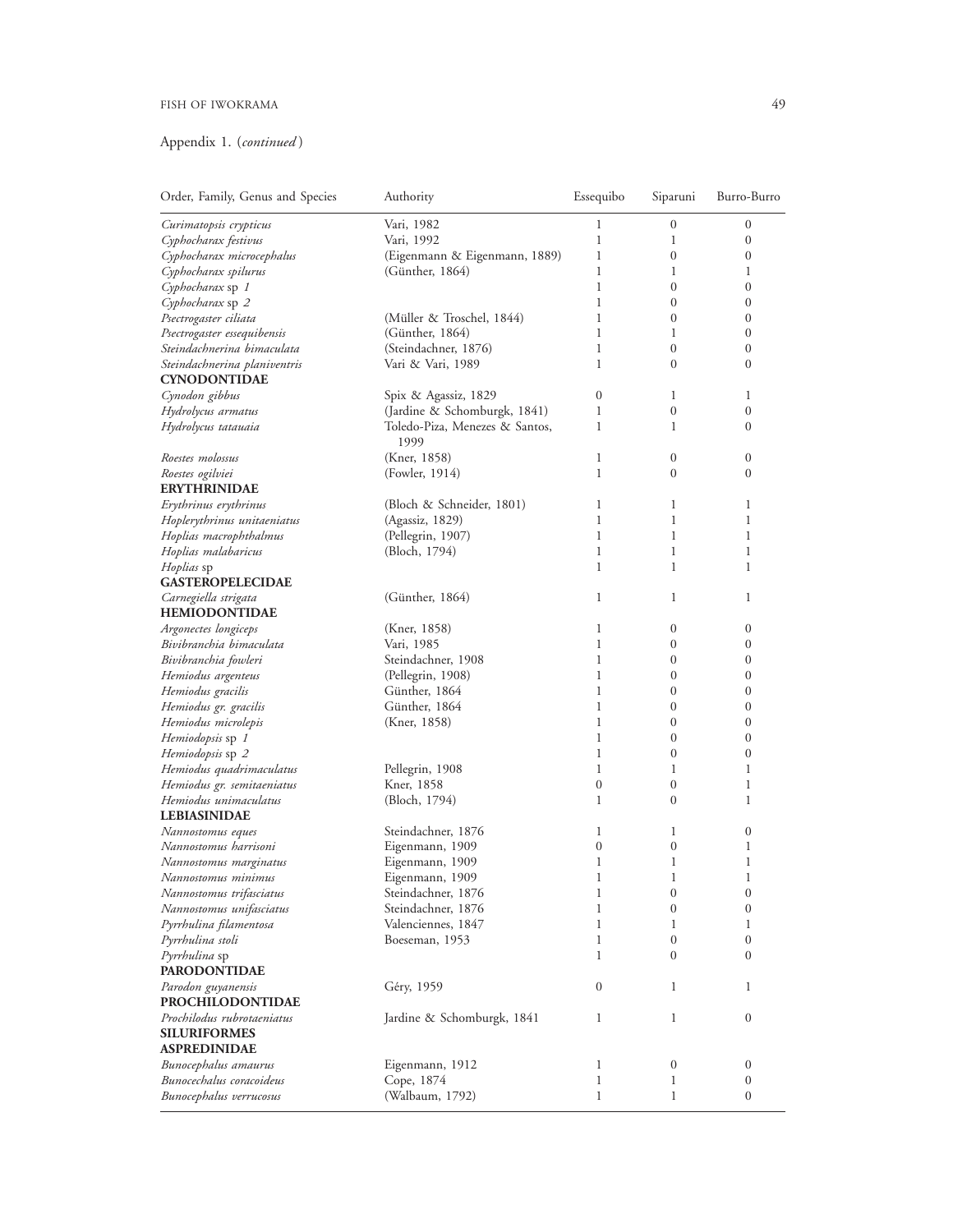| Order, Family, Genus and Species | Authority                     | Essequibo        | Siparuni         | Burro-Burro      |
|----------------------------------|-------------------------------|------------------|------------------|------------------|
| <b>AUCHENIPTERIDAE</b>           |                               |                  |                  |                  |
| Ageneiosus inermis               | (Linnaeus, 1766)              | 1                | $\boldsymbol{0}$ | 1                |
| Ageneiosus pardalis              | Lütken, 1874                  | 1                | $\boldsymbol{0}$ | 1                |
| Ageneiosus piperatus             | (Eigenmann, 1912)             | 1                | $\boldsymbol{0}$ | $\boldsymbol{0}$ |
| Auchenipterus demerarae          | Eigenmann, 1912               | $\boldsymbol{0}$ | 1                | 0                |
| Auchenipterus nuchalis           | (Spix & Agassiz, 1829)        | 1                | $\boldsymbol{0}$ | $\boldsymbol{0}$ |
| Centromochlus heckelii           | (De Filippi, 1853)            | 1                | 0                | $\boldsymbol{0}$ |
| Centromochlus schultzi           | Rössel, 1962                  | 1                | $\boldsymbol{0}$ | $\boldsymbol{0}$ |
| <i>Centromochlus</i> sp          |                               | 1                | $\boldsymbol{0}$ | 0                |
| Pseudauchenipterus nodosus       | (Bloch, 1794)                 | 1                | 0                | 1                |
| Pseudauchenipterus sp            |                               | 1                | $\boldsymbol{0}$ | $\boldsymbol{0}$ |
| Tatia aulopygia                  | (Kner, 1858)                  | 1                | $\boldsymbol{0}$ | $\boldsymbol{0}$ |
| Tatia creutzbergi                | (Boeseman, 1953)              | $\boldsymbol{0}$ | 1                | $\boldsymbol{0}$ |
| Tatia sp 1                       |                               | 1                | $\boldsymbol{0}$ | $\boldsymbol{0}$ |
| Tatia sp 2                       |                               | 1                | 1                | 1                |
| Trachyelopterus galeatus         | (Linneaus, 1766)              | 1                | 0                | $\boldsymbol{0}$ |
| Trachycorystes trachycorystes    | (Valenciennes, 1840)          | 1                | $\boldsymbol{0}$ | $\boldsymbol{0}$ |
| Trachycorystes sp                |                               | 1                | $\boldsymbol{0}$ | $\boldsymbol{0}$ |
| Unidentified                     |                               | $\boldsymbol{0}$ | $\mathbf{0}$     | 1                |
| <b>CALLICHTHYIDAE</b>            |                               |                  |                  |                  |
| Callichthys callichthys          | (Linnaeus, 1758)              | 1                | $\boldsymbol{0}$ | $\boldsymbol{0}$ |
| Corydoras melanistius            | Regan, 1912                   | 1                | 1                | 1                |
| Corydoras punctatus              | (Bloch, 1794)                 | 1                | $\boldsymbol{0}$ | $\boldsymbol{0}$ |
| Corydoras gr. simulatus          | Weitzman & Nijssen, 1970      | 1                | 1                | $\boldsymbol{0}$ |
| Corydoras sp                     |                               | 1                | $\boldsymbol{0}$ | $\boldsymbol{0}$ |
| Megalechis thoracata             | (Valenciennes, 1840)          | 1                | 1                | 1                |
| <b>CETOPSIDAE</b>                |                               | $\boldsymbol{0}$ | $\boldsymbol{0}$ | 0                |
| Helogenes marmoratus             | Günther, 1863                 | 1                | 1                | 1                |
| Pseudocetopsis minuta            | (Eigenmann, 1912)             | 1                | $\boldsymbol{0}$ | $\boldsymbol{0}$ |
| Unidentified                     |                               | $\boldsymbol{0}$ | 1                | 0                |
| <b>DORADIDAE</b>                 |                               |                  |                  |                  |
| Acanthodoras cataphractus        | (Linnaeus, 1758)              | 1                | 1                | 0                |
| Acanthodoras spinosissimus       | (Eigenmann & Eigenmann, 1888) | 1                | $\boldsymbol{0}$ | 1                |
| Amblydoras affinis               | (Kner, 1855)                  | 1                | 1                | 1                |
| Doras carinatus                  | (Linnaeus, 1766)              | $\mathbf{1}$     | 1                | 1                |
| Doras micropoeus                 | (Eigenmann, 1912)             | 1                | $\boldsymbol{0}$ | 0                |
| Hassar orestis                   | (Steindachner, 1875)          | 1                | $\boldsymbol{0}$ | $\boldsymbol{0}$ |
| Leptodoras hasemani              | (Steindachner, 1915)          | 1                | $\boldsymbol{0}$ | $\boldsymbol{0}$ |
| Leptodoras linnelli              | Eigenmann, 1912               | 1                | $\boldsymbol{0}$ | 0                |
| Nemadoras leporhinus             | (Eigenmann, 1912)             | 1                | $\boldsymbol{0}$ | $\boldsymbol{0}$ |
| Oxydoras niger                   | (Valenciennes, 1821)          | 1                | 1                | $\boldsymbol{0}$ |
| Physopyxis lyra                  | Cope, 1871                    | 1                | 1                | 1                |
| Platydoras cf. costatus          | (Linnaeus, 1758)              | 0                | 1                | $\mathbf{0}$     |
| Trachydoras ct. brevis           | (Kner, 1853)                  | 1                | $\boldsymbol{0}$ | $\boldsymbol{0}$ |
| Trachydoras microstomus          | (Eigenmann, 1912)             | 1                | 0                | $\boldsymbol{0}$ |
| <b>HEPTAPTERIDAE</b>             |                               |                  |                  |                  |
| Brachyglanis frenata             | Eigenmann, 1912               | 1                | $\boldsymbol{0}$ | 0                |
| Chasmocranus brevior             | Eigenmann, 1912               | 1                | $\boldsymbol{0}$ | 0                |
| Chasmocranus longior             | Eigenmann, 1912               | 1                | 1                | 1                |
| Chasmocranus sp                  |                               | 0                | 1                | 0                |
| Goeldiella eques                 | (Müller & Troschel, 1848)     | 1                | $\boldsymbol{0}$ | 1                |
| Heptapterus sp 1                 |                               | 0                | $\boldsymbol{0}$ | 1                |
| Heptapterus sp 2                 |                               | 1                | 1                | 0                |
| Heptapterus sp 3                 |                               | 1                | $\boldsymbol{0}$ | 0                |
| Pimelodella cristata             | (Müller & Troschel, 1848)     | 1                | 1                | 1                |
| Pimelodella macturki             | Eigenmann, 1912               | 1                | $\boldsymbol{0}$ | $\boldsymbol{0}$ |
| Pimelodella megalops             | Eigenmann, 1912               | 1                | $\boldsymbol{0}$ | 0                |
|                                  |                               |                  |                  |                  |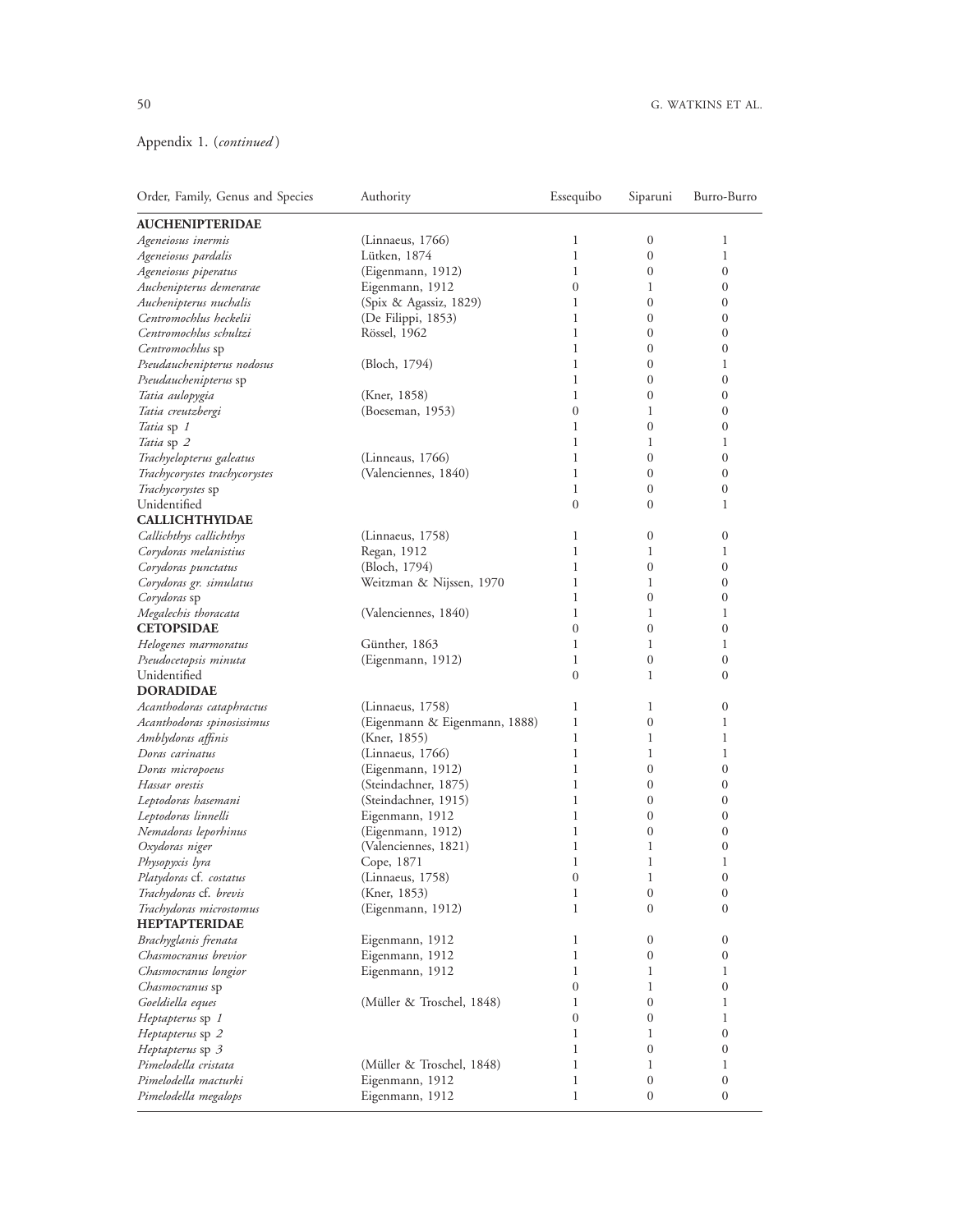| Order, Family, Genus and Species             | Authority                 | Essequibo        | Siparuni         | Burro-Burro      |
|----------------------------------------------|---------------------------|------------------|------------------|------------------|
| Pimelodella sp                               |                           | $\boldsymbol{0}$ | 1                | $\mathbf{0}$     |
| Rhamdia laukidi                              | Bleeker, 1858             | $\boldsymbol{0}$ | 1                | 1                |
| Rhamdia quelen                               | (Quoy & Gaimard, 1824)    | 1                | 1                | 1                |
| Rhamdia sp<br><b>LORICARIIDAE</b>            |                           | 1                | $\mathbf{0}$     | $\mathbf{0}$     |
| Ancistrus hoplogenys                         | (Günther, 1864)           | 0                | 1                | $\mathbf{0}$     |
| Ancistrus lithurgicus                        | Eigenmann, 1912           | 1                | $\mathbf{0}$     | 1                |
| Ancistrus temmincki                          | (Valenciennes, 1840)      | 1                | $\boldsymbol{0}$ | $\boldsymbol{0}$ |
| Ancistrus sp                                 |                           | $\boldsymbol{0}$ | 1                | $\boldsymbol{0}$ |
| Cteniloricaria platystoma                    | (Günther, 1868)           | 1                | 1                | 1                |
| Cteniloricaria sp                            |                           | 1                | $\overline{0}$   | $\boldsymbol{0}$ |
| Dasyloricaria sp                             |                           | $\boldsymbol{0}$ | 1                | $\boldsymbol{0}$ |
| Farlowella amazona                           | (Günther, 1864)           | 1                | $\mathbf{0}$     | $\boldsymbol{0}$ |
| Farlowella nattereri                         | Steindachner, 1910        | $\boldsymbol{0}$ | $\boldsymbol{0}$ | 1                |
| Farlowella rugosa                            | Boeseman, 1971            | $\boldsymbol{0}$ | 1                | $\boldsymbol{0}$ |
| Farlowella sp 1                              |                           | 1                | $\mathbf{0}$     | $\mathbf{0}$     |
| Farlowella sp 2                              |                           | 1                | $\boldsymbol{0}$ | 0                |
| Farlowella sp 3                              |                           | 1                | $\mathbf{0}$     | $\boldsymbol{0}$ |
| Hemiodontichthys acipenserinus               | (Kner, 1853)              | 1                | $\mathbf{0}$     | $\boldsymbol{0}$ |
| Hypoptopoma guianense                        | Boeseman, 1974            | 1                | $\boldsymbol{0}$ | 1                |
| Hypoptopoma sp                               |                           | 1                | $\mathbf{0}$     | $\boldsymbol{0}$ |
| Hypostomus hemiurus                          | (Eigenmann, 1912)         | 1                | $\mathbf{0}$     | $\mathbf{0}$     |
| Hypostomus plecostomus                       | (Linnaeus, 1758)          | 1                | $\boldsymbol{0}$ | 0                |
| Hypostomus watwata                           | (Hancock, 1828)           | 1                | 1                | $\boldsymbol{0}$ |
| Limatulichthys griseus                       | (Eigenmann, 1909)         | 1                | $\mathbf{0}$     | $\mathbf{0}$     |
| Limatulichthys sp                            |                           | 1                | 1                | 0                |
| Lithoxus lithoides                           | Eigenmann, 1910           | 1                | 1                | 1                |
| Loricaria cataphracta                        | Linnaeus, 1758            | 1                | $\mathbf{0}$     | $\mathbf{0}$     |
| Loricaria sp 1                               |                           | 1                | $\boldsymbol{0}$ | 0                |
| Loricaria sp 2                               |                           | 1                | $\mathbf{0}$     | $\boldsymbol{0}$ |
| Loricariichthys brunnea                      | (Hancock, 1828)           | 1                | $\mathbf{0}$     | $\mathbf{0}$     |
| Loricariichthys sp                           |                           | 1                | $\boldsymbol{0}$ | 0                |
| Oxyropsis carinata                           | (Steindachner, 1879)      | 1                | $\boldsymbol{0}$ | $\boldsymbol{0}$ |
| Parotocinclus britskii                       | Boeseman, 1974            | 1                | 1                | 1                |
| Parotocinclus collinsae                      | Schmidt & Ferraris, 1985  | 1                | 1                | 1                |
| Psuedacanthicus leopardus                    | (Fowler, 1914)            | 1                | $\mathbf{0}$     | $\boldsymbol{0}$ |
| Pseudancistrus barbatus                      | (Valenciennes, 1840)      | 1                | 1                | 1                |
| Pseudancistrus nigrescens                    | Eigenmann, 1912           | 1                | $\boldsymbol{0}$ | 1                |
| <i>Pseudancistrus</i> sp 1                   |                           | 1                | 1                | 1                |
| Rineloricaria sp 1                           |                           | 1                | $\mathbf{0}$     | 1                |
| Rineloricaria sp 2                           |                           | 1                | $\boldsymbol{0}$ | $\boldsymbol{0}$ |
| Rineloricaria fallax                         | (Steindachner, 1915)      | 1                | $\boldsymbol{0}$ | 0                |
| Rineloricaria platyura                       | (Müller & Troschel, 1848) | 1                | $\mathbf{1}$     | $\mathbf{0}$     |
| Rineloricaria stewarti<br><b>PIMELODIDAE</b> | (Eigenmann, 1909)         | $\boldsymbol{0}$ | 1                | $\boldsymbol{0}$ |
| Brachyplatystoma filamentosum                | (Lichtenstein, 1819)      | 1                | $\boldsymbol{0}$ | $\boldsymbol{0}$ |
| Brachyplatystoma vaillantii                  | (Valenciennes, 1840)      | 1                | 1                | 1                |
| Hemisorubim platyrhynchos                    | (Valenciennes, 1840)      | 1                | 1                | $\boldsymbol{0}$ |
| Leiarius marmoratus                          | (Gill, 1870)              | 1                | 1                | 0                |
| Megalonema platycephalum                     | Eigenmann, 1912           | 1                | $\boldsymbol{0}$ | 0                |
| Phractocephalus hemiliopterus                | (Bloch & Schneider, 1801) | 1                | $\boldsymbol{0}$ | $\boldsymbol{0}$ |
| Pimelodus albofasciatus                      | Mees, 1974                | 1                | $\boldsymbol{0}$ | 0                |
| Pimelodus blochii                            | Valenciennes, 1840        | $\boldsymbol{0}$ | $\boldsymbol{0}$ | 1                |
| Pimelodus blochii- gr. A                     | Valenciennes, 1840        | 1                | 1                | 1                |
| Pimelodus blochii- gr. B                     | Valenciennes, 1840        | 1                | 1                | $\boldsymbol{0}$ |
| Pimelodus ornatus                            | Kner, 1858                | $\boldsymbol{0}$ | 1                | 1                |
| Pirinampus pirinampu                         | (Spix & Agassiz, 1829)    | $\boldsymbol{0}$ | $\mathbf{1}$     | $\boldsymbol{0}$ |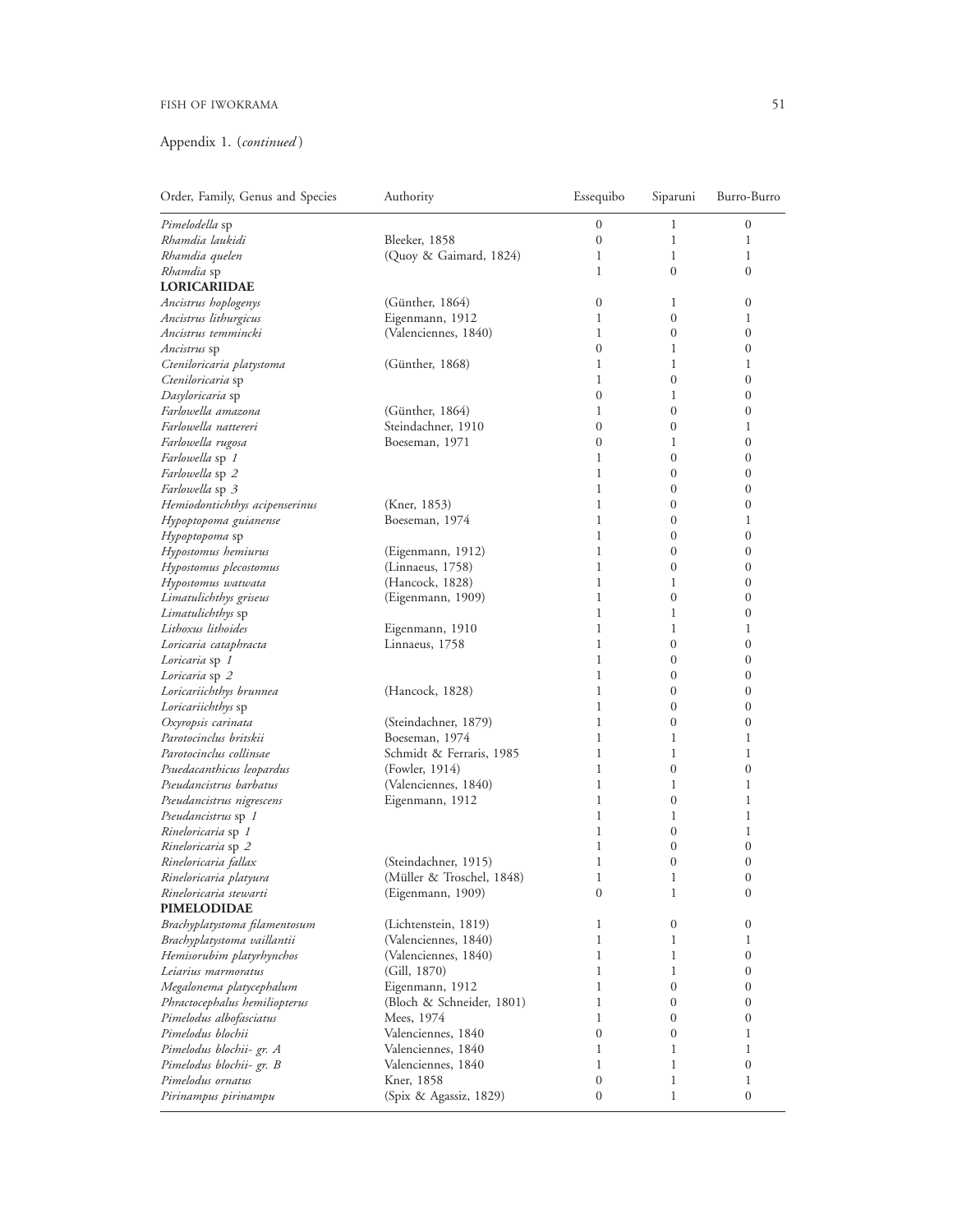| Order, Family, Genus and Species | Authority                           | Essequibo        | Siparuni       | Burro-Burro      |
|----------------------------------|-------------------------------------|------------------|----------------|------------------|
| Pseudoplatystoma fasciatum       | (Linnaeus, 1766)                    | 1                | 1              | $\boldsymbol{0}$ |
| Pseudoplatystoma tigrinum        | (Valenciennes, 1840)                | 1                | 0              | $\boldsymbol{0}$ |
| Sorubim lima                     | (Bloch & Schneider, 1801)           | 1                | 0              | $\boldsymbol{0}$ |
| Zungaro zungaro                  | (Humboldt, 1821)                    | 1                | $\overline{0}$ | $\boldsymbol{0}$ |
| PSEUDOPIMELODIDAE                |                                     |                  |                |                  |
| Batrachoglanis raninus           | (Valenciennes, 1840)                | 1                | 1              | 1                |
| Microglanis poecilus             | Eigenmann, 1912                     | 1                | 0              | 1                |
| Pseudopimelodus sp               |                                     | $\mathbf{0}$     | 1              | $\boldsymbol{0}$ |
| <b>TRICHOMYCTERIDAE</b>          |                                     |                  |                |                  |
| <i>Haemomaster</i> sp            |                                     | 1                | 0              | $\boldsymbol{0}$ |
| Henonemus punctatus              | Boulenger, 1887                     | 1                | 0              | $\boldsymbol{0}$ |
| Homodiaetus sp 1                 |                                     | 1                | $\overline{0}$ | $\boldsymbol{0}$ |
| Homodiaetus sp 2                 |                                     | 1                | 0              | $\boldsymbol{0}$ |
| Ituglanis gracilior              | (Eigenmann, 1912)                   | 1                | 0              | $\boldsymbol{0}$ |
| Ochmacanthus sp 1                |                                     | 1                | $\overline{0}$ | $\mathbf{0}$     |
| Ochmacanthus sp 2                |                                     | 1                | 0              | $\boldsymbol{0}$ |
| Ochmacanthus sp 3                |                                     | 1                | 0              | $\boldsymbol{0}$ |
| Stegophilus sp                   |                                     | 1                | $\overline{0}$ | $\mathbf{0}$     |
| Trichomycterus sp                |                                     | $\mathbf{0}$     | 0              | 1                |
| Vandellia beccarii               | Di Caporiacco, 1935                 | 1                | 0              | $\boldsymbol{0}$ |
| Vandellia cirrhosa               | Valenciennes, 1846                  | 1                | $\mathbf{0}$   | $\boldsymbol{0}$ |
| Vandellia sp                     |                                     | 1                | $\mathbf{0}$   | 0                |
| <b>GYMNOTIFORMES</b>             |                                     |                  |                |                  |
| <b>APTERONOTIDAE</b>             |                                     |                  |                |                  |
| Apteronotus albifrons            | (Linnaeus, 1766)                    | $\boldsymbol{0}$ | 1              | 1                |
| Apteronotus leptorhynchus        | (Ellis, 1912)                       | 1                | 0              | $\boldsymbol{0}$ |
| Apteronotus sp                   |                                     | $\boldsymbol{0}$ | $\overline{0}$ | 1                |
| Porotergus gimbeli               | Ellis, 1912                         | 1                | 0              | $\boldsymbol{0}$ |
| Porotergus gymnotus              | Ellis, 1912                         | 1                | 0              | $\boldsymbol{0}$ |
| Sternarchorhynchus oxyrhynchus   | (Müller & Troschel, 1849)           | 1                | $\mathbf{0}$   | 0                |
| <b>GYMNOTIDAE</b>                |                                     |                  |                |                  |
| Electrophorus electricus         | (Linnaeus, 1766)                    | 1                | 1              | 1                |
| Gymnotus anguillaris             | Hoedeman, 1962                      | 1                | 1              | 1                |
| Gymnotus carapo                  | Linnaeus, 1758                      | 1                | 1              | 1                |
| <i>Gymnotus</i> sp               |                                     | 1                | $\overline{0}$ | 1                |
| <b>HYPOPOMIDAE</b>               |                                     |                  |                |                  |
| Brachyhypopomus beebei           | (Schultz, 1944)                     | 1                | 1              | 1                |
| Brachyhypopomus sp               |                                     | 1                | 0              | $\boldsymbol{0}$ |
| Hypopomus artedi                 | (Kaup, 1856)                        | $\boldsymbol{0}$ | 1              | 1                |
| Hypopomus sp 1                   |                                     | $\mathbf{0}$     | 0              | 1                |
| Hypopomus sp 2                   |                                     | 1                | 0              | $\boldsymbol{0}$ |
| Hypopomus sp 3                   |                                     | 1                | $\mathbf{0}$   | $\boldsymbol{0}$ |
| $Hypopomus$ sp $4$               |                                     | 1                | $\mathbf{0}$   | $\mathbf{0}$     |
| Hypopygus lepturus               | Hoedeman, 1962                      | 1                | 1              | 1                |
| Hypopygus sp 1                   |                                     | 1                | 0              | $\boldsymbol{0}$ |
| Hypopygus sp 2                   |                                     | 1                | 0              | $\boldsymbol{0}$ |
| Microsternarchus sp 1            |                                     | 1                | 1              | $\boldsymbol{0}$ |
| Microsternarchus sp 2            |                                     | 1                | $\overline{0}$ | $\boldsymbol{0}$ |
| Platyurosternarchus macrostomus  | (Günther, 1870)                     | 1                | 0              | $\boldsymbol{0}$ |
| Steatogenys elegans              | (Steindachner, 1880)                | 1                | $\overline{0}$ | 1                |
| <b>RHAMPHYCHTHYIDAE</b>          |                                     |                  |                |                  |
| Gymnorhamphichthys rondoni       | (Miranda-Ribeiro, 1920)             | 1                | 0              | 1                |
| Gymnorhamphichthys sp            |                                     | 1                | 0              | $\boldsymbol{0}$ |
| <b>STERNOPYGIDAE</b>             |                                     |                  |                |                  |
| Distocyclus conirostris          | (Eigenmann & Allen, 1942)           | 1                | 0              | $\boldsymbol{0}$ |
| Eigenmannia limbata              | (Schreiner & Miranda-Ribeiro, 1903) | $\boldsymbol{0}$ | 1              | 1                |
| Eigenmannia macrops              | (Boulenger, 1897)                   | 1                | 0              | 0                |